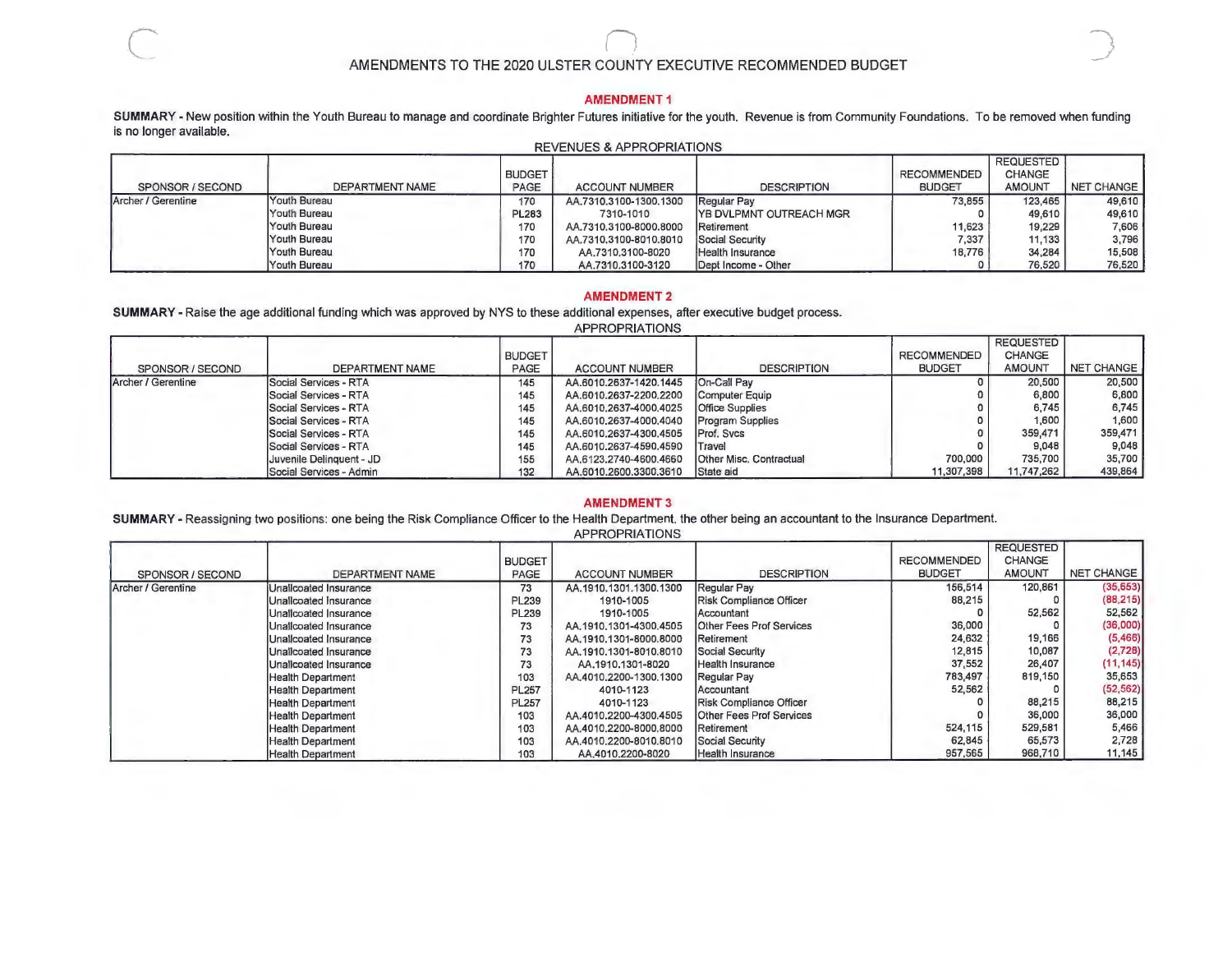# Example of the computer of the 2020 ULSTER COUNTY EXECUTIVE RECOMMENDED BUDGET

#### **AMENDMENT4**

SUMMARY - New position to oversee the health across all policies throughout the departments as well as outreach to community seniors and community partners to refine and implement the Ulster County Senior- Friendly Action plan and assist with programming, etc... for the Age Friendly Grant (NYS). To be removed when funding is no longer available. REVENUES & APPROPRIATIONS

| $11 - 111$         |                        |                              |                        |                               |                                     |                                                    |                   |  |  |  |  |
|--------------------|------------------------|------------------------------|------------------------|-------------------------------|-------------------------------------|----------------------------------------------------|-------------------|--|--|--|--|
| SPONSOR / SECOND   | DEPARTMENT NAME        | <b>BUDGET</b><br><b>PAGE</b> | <b>ACCOUNT NUMBER</b>  | <b>DESCRIPTION</b>            | <b>RECOMMENDED</b><br><b>BUDGET</b> | <b>REQUESTED</b><br><b>CHANGE</b><br><b>AMOUNT</b> | <b>NET CHANGE</b> |  |  |  |  |
| Archer / Gerentine | Programs for the Aging | 164                          | AA.6772.2865-1300.1300 | <b>Regular Pay</b>            | 815,548                             | 864,351                                            | 48,803            |  |  |  |  |
|                    | Programs for the Aging | <b>PL281</b>                 | 6772-1290              | Special Project Coord (GR 14) |                                     | 48,803                                             | 48,803            |  |  |  |  |
|                    | Programs for the Aging | 164                          | AA.6772,2865-8000.8000 | Retirement                    | 128,348                             | 135,830                                            | 7,482             |  |  |  |  |
|                    | Programs for the Aging | 164                          | AA.6772.2865-8010.8010 | Social Secuirty               | 62,390                              | 66,124                                             | 3,734             |  |  |  |  |
|                    | Programs for the Aging | 164                          | AA.6772.2865-8020      | <b>Health Insurance</b>       | 300,413                             | 315,669                                            | 15,256            |  |  |  |  |
|                    | Programs for the Aging | 164                          | AA.6772.2865-3300.3772 | State Aid, Prog for Aging     | 1,643,431                           | 1,718,706                                          | 75,275            |  |  |  |  |

#### **AMENDMENT 5**

SUMMARY - Creating 2 new positions to help address wait lists for personal care services and repurpose Unmet Need Grant funds (NYS). Funding is covered 100% State Aid. The positions will be removed once funding is no longer available.

|                    | <b>APPROPRIATIONS</b>  |                       |                        |                                |                                     |                                                    |                   |  |  |  |  |  |
|--------------------|------------------------|-----------------------|------------------------|--------------------------------|-------------------------------------|----------------------------------------------------|-------------------|--|--|--|--|--|
| SPONSOR / SECOND   | DEPARTMENT NAME        | <b>BUDGET</b><br>PAGE | <b>ACCOUNT NUMBER</b>  | <b>DESCRIPTION</b>             | <b>RECOMMENDED</b><br><b>BUDGET</b> | <b>REQUESTED</b><br><b>CHANGE</b><br><b>AMOUNT</b> | <b>NET CHANGE</b> |  |  |  |  |  |
| Archer / Gerentine | Programs for the Aging | 164                   | AA.6772.2865-1300.1300 | <b>Regular Pay</b>             | 815,548                             | 882,494                                            | 66,946            |  |  |  |  |  |
|                    | Programs for the Aging | <b>PL281</b>          | 6772-1280              | Homemaker Aide (GR 4-40 Hours) |                                     | 33,473                                             | 33,473            |  |  |  |  |  |
|                    | Programs for the Aging | <b>PL281</b>          | 6772-1285              | Homemaker Aide (GR 4-40 Hours) |                                     | 33,473                                             | 33,473            |  |  |  |  |  |
|                    | Programs for the Aging | 164                   | AA.6772.2865-8000.8000 | Retirement                     | 128,348                             | 138,611                                            | 10,263            |  |  |  |  |  |
|                    | Programs for the Aging | 164                   | AA.6772.2865-8010.8010 | Social Security                | 62,390                              | 67,512                                             | 5,122             |  |  |  |  |  |
|                    | Programs for the Aging | 164                   | AA.6772.2865-8020      | <b>Health Insurance</b>        | 300,413                             | 321,340                                            | 20,927            |  |  |  |  |  |
|                    | Programs for the Aging | 164                   | A.6772.2865-4300.4450  | <b>Personal Care Aides</b>     | 675,000                             | 571,742                                            | (103, 258)        |  |  |  |  |  |

#### **AMENDMENT 6**

**SUMMARY** - To increase funding for the Ulster County Library Association.

#### APPROPRIATIONS

|                               |                    |               |                        |                           |                    | <b>REQUESTED</b> |            |
|-------------------------------|--------------------|---------------|------------------------|---------------------------|--------------------|------------------|------------|
|                               |                    | <b>BUDGET</b> |                        |                           | <b>RECOMMENDED</b> | <b>CHANGE</b>    |            |
| SPONSOR / SECOND              | DEPARTMENT NAME    | <b>PAGE</b>   | <b>ACCOUNT NUMBER</b>  | <b>DESCRIPTION</b>        | <b>BUDGE</b>       | AMOUNT           | NET CHANGE |
| Donaldson / Delaune, Collins, | Library - Library  | 172           | AA.7410.3200-4600.4660 | <b>UC Library Assoc</b>   | 80,835             | 84,500           | 3,665      |
| Haynes, Wawro                 | Contingent Account |               | AA.1990.1331-4600.4660 | Misc. Contractual Expense | 700,000            | 696,335          | (3,665)    |

#### **AMENDMENT?**

**SUMMARY** - To fund Resource Center for Accessible Living (RCAL) to expand the Employment Program.

|                                                              |                    |               |                         |                           |                    | <b>REQUESTED</b> |                   |
|--------------------------------------------------------------|--------------------|---------------|-------------------------|---------------------------|--------------------|------------------|-------------------|
|                                                              |                    | <b>BUDGET</b> |                         |                           | <b>RECOMMENDED</b> | <b>CHANGE</b>    |                   |
| SPONSOR / SECOND                                             | DEPARTMENT NAME    | <b>PAGE</b>   | <b>ACCOUNT NUMBER</b>   | <b>DESCRIPTION</b>        | <b>BUDGE</b>       | <b>AMOUNT</b>    | <b>NET CHANGE</b> |
| Petit / Delaune, Collins, Haynes, Other Home & Comm Services |                    | 181           | AA, 8989,3700-4600,4660 | <b>RCAL</b>               | 92.750             | 107,750          | 15,000            |
| Wawro                                                        | Contingent Account |               | AA.1990.1331-4600.4660  | Misc. Contractual Expense | 700,000            | 685,000          | (15,000)          |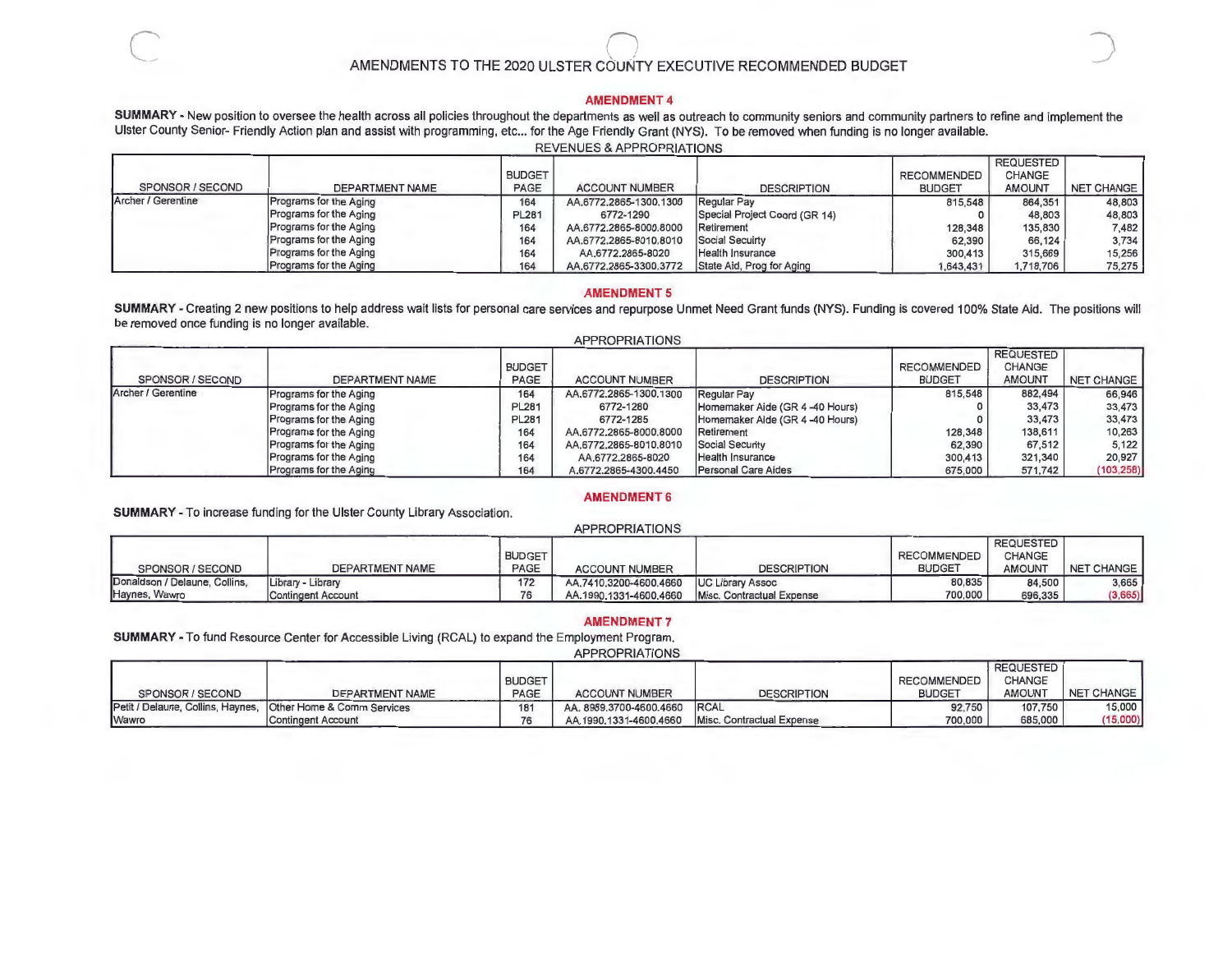$\mathbb{R}$ *\_)* 

#### **AMENDMENT 8**

**SUMMARY** - To reclassify costs pertaining to the Innovation Division.

|                                      | <b>APPROPRIATIONS</b>                 |                        |                        |                    |                              |                                                    |            |  |  |  |  |  |
|--------------------------------------|---------------------------------------|------------------------|------------------------|--------------------|------------------------------|----------------------------------------------------|------------|--|--|--|--|--|
| SPONSOR / SECOND                     | DEPARTMENT NAME                       | <b>BUDGET</b><br>PAGE  | <b>ACCOUNT NUMBER</b>  | <b>DESCRIPTION</b> | RECOMMENDED<br><b>BUDGET</b> | <b>REQUESTED</b><br><b>CHANGE</b><br><b>AMOUNT</b> | NET CHANGE |  |  |  |  |  |
| Archer / Gerentine                   | Commissioner of Finance - Comm of Fin | 33                     | AA.1310.1076-4000.4025 | Supplies           | 20,000                       | 18,000                                             | (2,000)    |  |  |  |  |  |
|                                      | Commissioner of Finance - Comm of Fin | 33                     | AA.1310.1076-4580.4580 | Conferences        | 15,500                       | 15,000                                             | (500)      |  |  |  |  |  |
|                                      | Commissioner of Finance - Comm of Fin | 33                     | AA.1310.1076-4590.4590 | Travel             | 2,250                        | 1,750                                              | (500)      |  |  |  |  |  |
|                                      | Commissioner of Finance - Comm of Fin | 33                     | AA.1310.1076-8000.8000 | Retirement         | 280,040                      | 243,530                                            | (36, 510)  |  |  |  |  |  |
|                                      | Commissioner of Finance - Comm of Fin | 33                     | AA.1310.1076-8020      | Health Insurance   | 525,722                      | 451.272                                            | (74, 450)  |  |  |  |  |  |
|                                      | Commissioner of Finance - Innovation  | 34                     | AA.1310.1078-4000.4025 | Supplies           |                              | 2,000                                              | 2,000      |  |  |  |  |  |
|                                      | Commissioner of Finance - Innovation  | 34                     | AA.1310.1078-4580.4580 | Conferences        |                              | 500                                                | 500        |  |  |  |  |  |
| Commissioner of Finance - Innovation | 34                                    | AA.1310.1078-4590.4590 | Travel                 |                    | 500                          | 500                                                |            |  |  |  |  |  |
|                                      | Commissioner of Finance - Innovation  | 34                     | AA.1310.1078-8000.8000 | <b>Retirement</b>  |                              | 36,510                                             | 36,510     |  |  |  |  |  |
|                                      | Commissioner of Finance - Innovation  | 34                     | AA.1310.1078-8020      | Health Insurance   |                              | 74,450                                             | 74,450     |  |  |  |  |  |

#### **AMENDMENT** 9

**SUMMARY·** To increase all applicable full time Assistant District Attorney salaries to agree to the newly recommended Assistant Public Defender position.

#### APPROPRIATIONS

|                  |                          |               |                        |                           |               | <b>REQUESTED</b> |                   |
|------------------|--------------------------|---------------|------------------------|---------------------------|---------------|------------------|-------------------|
|                  |                          | <b>BUDGET</b> |                        |                           | RECOMMENDED   | <b>CHANGE</b>    |                   |
| SPONSOR / SECOND | DEPARTMENT NAME          | PAGE          | <b>ACCOUNT NUMBER</b>  | <b>DESCRIPTION</b>        | <b>BUDGET</b> | <b>AMOUNT</b>    | <b>NET CHANGE</b> |
| Ronk / J.Maloney | District Attorney - DA   | 26            | AA.1165,1031-1300,1300 | Regular Pay               | 2,311,822     | 2,342,009        | 30,187            |
|                  | District Attorney - DA   | 26            | AA.1165,1031-8000.8000 | Retirement                | 414,686       | 419,314          | 4,628             |
|                  | District Attorney - DA   | 26            | AA.1165.1031-8010.8010 | Social Security / FICA    | 229,610       | 231,919          | 2,309             |
|                  | District Attorney        | <b>PL217</b>  | 1165-1055              | AST DA                    | 64.759        | 68,830           | 4,071             |
|                  | District Attorney        | <b>PL217</b>  | 1165-1070              | <b>AST DA</b>             | 61.219        | 68,830           | 7,611             |
|                  | <b>District Attorney</b> | <b>PL217</b>  | 1165-1206              | <b>AST DA</b>             | 68,243        | 68,830           | 587               |
|                  | <b>District Attorney</b> | <b>PL217</b>  | 1165-1209              | <b>AST DA</b>             | 66,409        | 68,830           | 2,421             |
|                  | District Attorney        | <b>PL217</b>  | 1165-1425              | <b>AST DA</b>             | 61,219        | 68,830           | 7,611             |
|                  | District Attorney        | <b>PL217</b>  | 1165-1426              | <b>AST DA</b>             | 60.944        | 68,830           | 7,886             |
|                  | Contingent Account       | 76            | AA.1990.1331-4600.4660 | Misc. Contractual Expense | 700,000       | 662,876          | (37, 124)         |

#### **AMENDMENT10**

**SUMMARY·** To designate funds for "additional environment funding" as requiring the inclusion of a rooftop solar feasibility study.

|                  |                                     |                       | <b>APPROPRIATIONS</b>  |                               |                                     |                                             |                   |
|------------------|-------------------------------------|-----------------------|------------------------|-------------------------------|-------------------------------------|---------------------------------------------|-------------------|
| SPONSOR / SECOND | DEPARTMENT NAME                     | <b>BUDGET</b><br>PAGE | <b>ACCOUNT NUMBER</b>  | <b>DESCRIPTION</b>            | <b>RECOMMENDED</b><br><b>BUDGET</b> | REQUESTED<br><b>CHANGE</b><br><b>AMOUNT</b> | <b>NET CHANGE</b> |
| Gerentine / Ronk | Environmental Control - Environment | 179                   | AA.8090.3552-4300.4505 | <b>Prof Serv - Other Fees</b> | 107,500                             | 107,500                                     |                   |

#### **AMENDMENT 11**

**SUMMARY** - To reclassify funds for the Town Economic Development Match until a detailed plan can be brought forth for Legislative understanding and approval.

|                  | <b>APPROPRIATIONS</b> |                       |                        |                               |                                     |                                                    |            |  |  |  |  |
|------------------|-----------------------|-----------------------|------------------------|-------------------------------|-------------------------------------|----------------------------------------------------|------------|--|--|--|--|
| SPONSOR / SECOND | DEPARTMENT NAME       | <b>BUDGET</b><br>PAGE | <b>ACCOUNT NUMBER</b>  | <b>DESCRIPTION</b>            | <b>RECOMMENDED</b><br><b>BUDGET</b> | <b>REQUESTED</b><br><b>CHANGE</b><br><b>AMOUNT</b> | NET CHANGE |  |  |  |  |
|                  |                       |                       |                        |                               |                                     |                                                    |            |  |  |  |  |
| Gerentine / Ronk | Planning - Planning   | 175                   | AA.8020.3400-4300.4505 | <b>Prof Serv - Other Fees</b> | 280,000                             | 230,000                                            | (50,000)   |  |  |  |  |
|                  | Contingent Account    | 76                    | AA.1990.1331-4600.4660 | Misc. Contractual Expense     | 700,000                             | 750,000                                            | 50,000     |  |  |  |  |

#### **AMENDMENT 12**

**SUMMARY** - For the purpose of implementing a Request for Proposal (RFP) for addiction/recovery and rehabilitation training professional services.

|                               |                            |               |                         |                             |                    | <b>REQUESTED</b> |            |
|-------------------------------|----------------------------|---------------|-------------------------|-----------------------------|--------------------|------------------|------------|
|                               |                            | <b>BUDGET</b> |                         |                             | <b>RECOMMENDED</b> | CHANGE           |            |
| SPONSOR / SECOND              | DEPARTMENT NAME            | PAGE          | <b>ACCOUNT NUMBER</b>   | <b>DESCRIPTION</b>          | <b>BUDGET</b>      | <b>AMOUNT</b>    | NET CHANGE |
| Donaldson / Delaune, Collins. | Other Home & Comm Services | 181           | AA. 8989.3700-4600.4660 | Addiction/Recovery Services | 92,750             | 142.750          | 50,000     |
| Haynes, Wawro                 | <b>Contingent Account</b>  | 76            | AA.1990.1331-4600.4660  | Misc. Contractual Expense   | 700,000            | 650,000          | (50,000)   |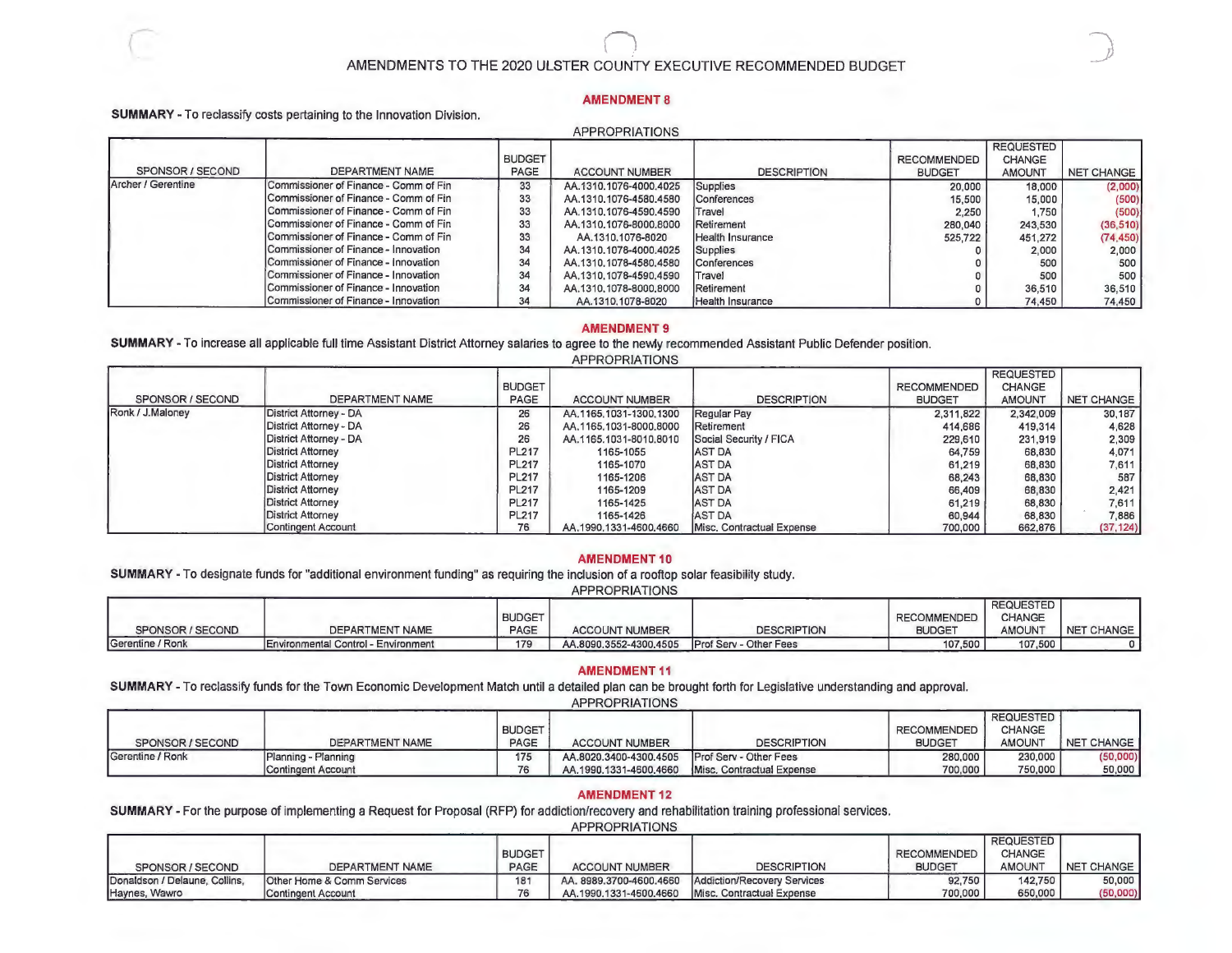$\bigcup$ 

#### **AMENDMENT1 3**

#### **SUMMARY** - To support programming offered by People's Place.

| APPROPRIATIONS                |                            |               |                         |                           |                    |                  |            |  |  |  |
|-------------------------------|----------------------------|---------------|-------------------------|---------------------------|--------------------|------------------|------------|--|--|--|
|                               |                            |               |                         |                           |                    | <b>REQUESTED</b> |            |  |  |  |
|                               |                            | <b>BUDGET</b> |                         |                           | <b>RECOMMENDED</b> | <b>CHANGE</b>    |            |  |  |  |
| SPONSOR / SECOND              | DEPARTMENT NAME            | <b>PAGE</b>   | <b>ACCOUNT NUMBER</b>   | <b>DESCRIPTION</b>        | <b>BUDGET</b>      | <b>AMOUNT</b>    | NET CHANGE |  |  |  |
| Donaldson / Delaune, Collins. | Other Home & Comm Services | 181           | AA. 8989.3700-4600.4660 | People's Place            | 92,750             | 102,750          | 10,000     |  |  |  |
| Haynes, Wawro                 | Contingent Account         | 76            | AA.1990.1331-4600.4660  | Misc. Contractual Expense | 700,000            | 690,000          | (10,000)   |  |  |  |

#### **AMENDMENT 14**

APPROPRIATIONS

SUMMARY - To fund the Hudson River Maritime Museum to support a portion of the Consolidated Funding Application grant (Rondout Riverport Phase 2). Funds are to be distributed on a matching basis wherein expenditures are reimbursed upon approved submission.

| <b>APPRUPRIATIONS</b>       |                            |               |                         |                           |                    |                  |                   |  |  |  |  |
|-----------------------------|----------------------------|---------------|-------------------------|---------------------------|--------------------|------------------|-------------------|--|--|--|--|
|                             |                            |               |                         |                           |                    | <b>REQUESTED</b> |                   |  |  |  |  |
|                             |                            | <b>BUDGET</b> |                         |                           | <b>RECOMMENDED</b> | <b>CHANGE</b>    |                   |  |  |  |  |
| SPONSOR / SECOND            | <b>DEPARTMENT NAME</b>     | <b>PAGE</b>   | <b>ACCOUNT NUMBER</b>   | <b>DESCRIPTION</b>        | <b>BUDGET</b>      | <b>AMOUNT</b>    | <b>NET CHANGE</b> |  |  |  |  |
| Donaldson / Petit, Delaune. | Other Home & Comm Services | 181           | AA, 8989,3700-4600,4660 | Maritime Museum           | 92,750             | 122,750          | 30,000            |  |  |  |  |
| Collins, Haynes, Wawro      | Contingent Account         |               | AA.1990.1331-4600.4660  | Misc. Contractual Expense | 700,000            | 670,000          | (30,000)          |  |  |  |  |

#### **AMENDMENT 15**

**SUMMARY** - For Fire Fighter training off-site.

|--|

|                      |                           |               |                        |                                       |               | <b>REQUESTED</b> |            |
|----------------------|---------------------------|---------------|------------------------|---------------------------------------|---------------|------------------|------------|
|                      |                           | <b>BUDGET</b> |                        |                                       | RECOMMENDED   | <b>CHANGE</b>    |            |
| SPONSOR / SECOND     | DEPARTMENT NAME           | PAGE          | <b>ACCOUNT NUMBER</b>  | <b>DESCRIPTION</b>                    | <b>BUDGET</b> | <b>AMOUNT</b>    | NET CHANGE |
| Petit / Ronk, Haynes | Other Home & Comm Service | 181           | AA.8989.3700-4600.4660 | <b>Off-Site Fire Fighter Training</b> | 92,750        | 107,750          | 15,000     |
|                      | Contingent Account        |               | AA.1990.1331-4600.4660 | Misc. Contractual Expense             | 700,000       | 685,000          | 15,000)    |

#### **AMENDMENT 16**

**SUMMARY** - To replace the Administrative Assistant Position with a Confidential Secretary to the Comptroller Position at a 35 hour work week.

APPROPRIATIONS

|                   |                           |               |                        |                           |                    | <b>REQUESTED</b> |            |
|-------------------|---------------------------|---------------|------------------------|---------------------------|--------------------|------------------|------------|
|                   |                           | <b>BUDGET</b> |                        |                           | <b>RECOMMENDED</b> | CHANGE           |            |
| SPONSOR / SECOND  | DEPARTMENT NAME           | PAGE          | <b>ACCOUNT NUMBER</b>  | <b>DESCRIPTION</b>        | <b>BUDGET</b>      | <b>AMOUNT</b>    | NET CHANGE |
| Donaldson / Petit | Comptroller - Comptroller | 36            | AA.1315.1082-1300.1300 | Regular Pay               | 580,298            | 593,154          | 12,856     |
|                   | Comptroller - Comptroller | 36            | AA.1315.1082-8000.8000 | <b>Retirement</b>         | 91,325             | 93,296           | 1.971      |
|                   | Comptroller - Comptroller | 36            | AA.1315.1082-8010.8010 | Social Security / FICA    | 44,508             | 45,491           | 983        |
|                   | Comptroller - Comptroller | <b>PL225</b>  | 1315-1425              | <b>CON SEC CC</b>         |                    | 55,662           | 55,662     |
|                   | Comptroller - Comptroller | <b>PL225</b>  | 1315-1450              | <b>ADM AST</b>            | 42,806             |                  | (42, 806)  |
|                   | Contingent Account        | 76            | AA.1990.1331-4600.4660 | Misc. Contractual Expense | 700,000            | 684,190          | (15, 810)  |

#### **AMENDMENT 17**

**SUMMARY** - To increase the salary of the Director of Internal Audit and Control and restore the position to a 37.5 hour work week.

#### REVENUE & APPROPRIATIONS

|                   |                           | <b>BUDGET</b> |                        |                           | <b>RECOMMENDED</b> | <b>REQUESTED</b><br><b>CHANGE</b> |            |
|-------------------|---------------------------|---------------|------------------------|---------------------------|--------------------|-----------------------------------|------------|
| SPONSOR / SECOND  | DEPARTMENT NAME           | PAGE          | <b>ACCOUNT NUMBER</b>  | <b>DESCRIPTION</b>        | <b>BUDGET</b>      | <b>AMOUNT</b>                     | NET CHANGE |
| Donaldson / Petit | Comptroller - Comptroller | 36            | AA.1315.1082-1300.1300 | Regular Pay               | 580,298            | 598,240                           | 17,942     |
|                   | Comptroller - Comptroller | 36            | AA.1315.1082-8000.8000 | Retirement                | 91,325             | 94,076                            | 2,751      |
|                   | Comptroller - Comptroller | 36            | AA.1315.1082-8010.8010 | Social Security / FICA    | 44,508             | 45,881                            | 1,373      |
|                   | Comptroller - Comptroller | <b>PL225</b>  | 1315-1006              | <b>DIRIAC</b>             | 63,291             | 81,233                            | 17,942     |
|                   | Contingent Account        | 76            | AA.1990.1331-4600.4660 | Misc. Contractual Expense | 700,000            | 677,935                           | (22,065)   |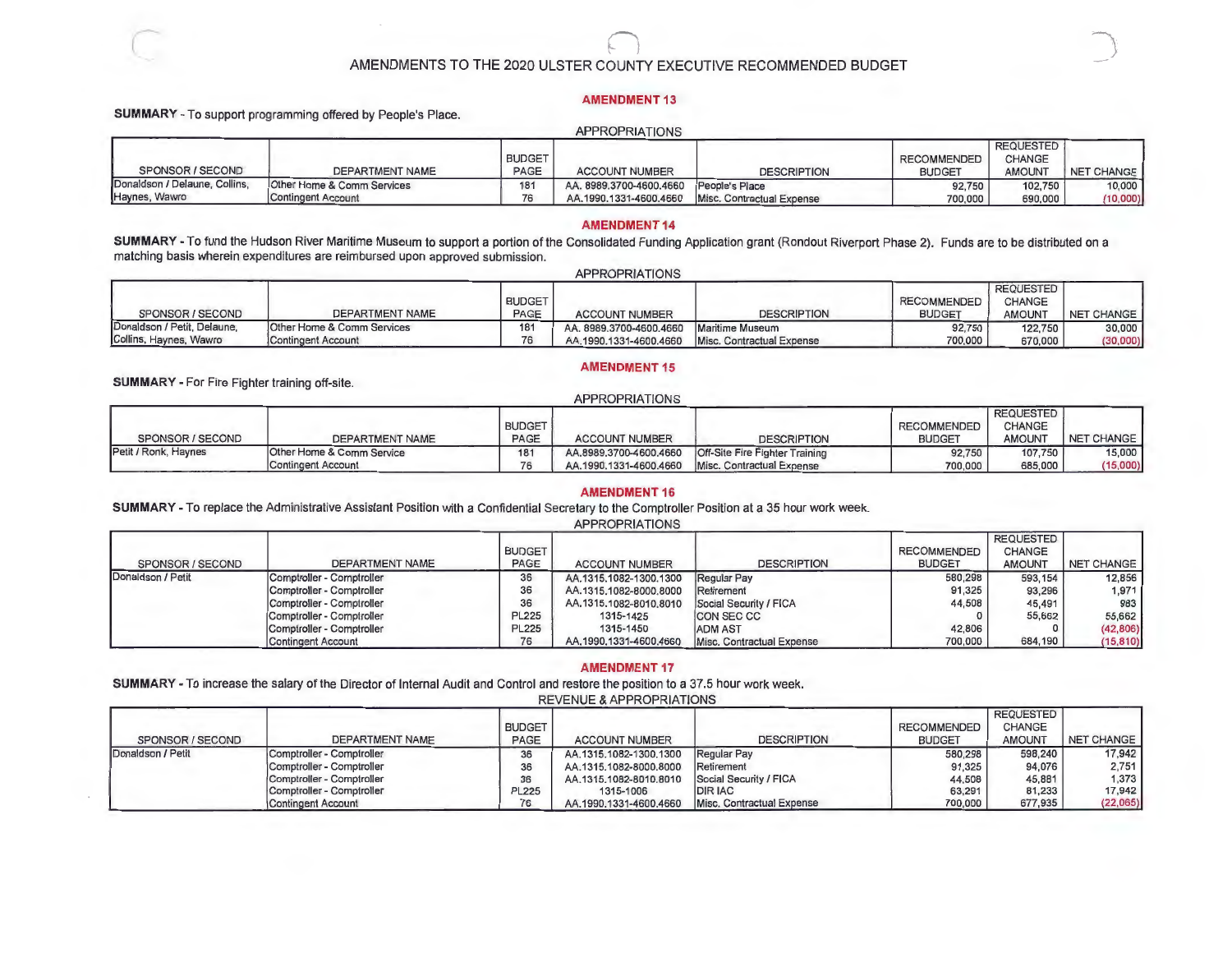$\overline{\phantom{a}}$ 

### **AMENDMENT 18**

**SUMMARY.** To add two new entry level staff positions to the Board of Elections.

|  |  | <b>APPROPRIATIONS</b> |
|--|--|-----------------------|
|--|--|-----------------------|

|                    |                       | <b>BUDGET</b> |                           |                           | <b>RECOMMENDED</b> | <b>REQUESTED</b><br><b>CHANGE</b> |            |
|--------------------|-----------------------|---------------|---------------------------|---------------------------|--------------------|-----------------------------------|------------|
| SPONSOR / SECOND   | DEPARTMENT NAME       | PAGE          | <b>ACCOUNT NUMBER</b>     | <b>DESCRIPTION</b>        | <b>BUDGET</b>      | <b>AMOUNT</b>                     | NET CHANGE |
| Archer / Donaldson | Elections - Elections | 50            | AA.1450.1176-1300.1300    | Regular Pay               | 702,016            | 799,558                           | 97,542     |
|                    | Elections - Elections | 50            | AA.1450.1176-8000.8000    | Retirement                | 110,481            | 125,434                           | 14,953     |
|                    | Elections - Elections | 50            | AA, 1450, 1176-8010, 8010 | Social Security / FICA    | 101,096            | 108,558                           | 7,462      |
|                    | Elections - Elections | 50            | AA.1450.1176-8020         | Health Insurance          | 225,309            | 255,801                           | 30,492     |
|                    | Board of Elections    | PL233         | 1450-1424                 | ICH REG CLK               |                    | 48,771                            | 48,771     |
|                    | Board of Elections    | PL233         | 1450-1425                 | <b>CH REG CLK</b>         |                    | 48,771                            | 48.771     |
|                    | Contingent Account    | 76            | AA.1990.1331-4600.4660    | Misc. Contractual Expense | 700,000            | 549,551                           | (150, 449) |

#### **AMENDMENT 19**

**SUMMARY·** To relocate specified positions to better reflect their flow of authority and oversight.

|                                                                                                                                                                                                                      |                                            |                        | <b>APPROPRIATIONS</b>  |                        |                                     |                                                    |                   |
|----------------------------------------------------------------------------------------------------------------------------------------------------------------------------------------------------------------------|--------------------------------------------|------------------------|------------------------|------------------------|-------------------------------------|----------------------------------------------------|-------------------|
| SPONSOR / SECOND                                                                                                                                                                                                     | DEPARTMENT NAME                            | <b>BUDGET</b><br>PAGE  | <b>ACCOUNT NUMBER</b>  | <b>DESCRIPTION</b>     | <b>RECOMMENDED</b><br><b>BUDGET</b> | <b>REQUESTED</b><br><b>CHANGE</b><br><b>AMOUNT</b> | <b>NET CHANGE</b> |
| Archer / Gerentine                                                                                                                                                                                                   | Municipal Executive - County Executive     | 32                     | AA.1230.1072-1300.1300 | Regular Pay            | 738,754                             | 864,548                                            | 125,794           |
| Municipal Executive - County Executive<br>Municipal Executive - County Executive<br>Municipal Executive - County Executive<br>County Executive<br>County Executive<br>Law - County Attorney<br>Law - County Attorney | 32                                         | AA,1230,1072-8000,8000 | Retirement             | 116,343                | 135,627                             | 19,284                                             |                   |
|                                                                                                                                                                                                                      | 32                                         | AA,1230,1072-8010,8010 | Social Security / FICA | 56,840                 | 66,463                              | 9,623                                              |                   |
|                                                                                                                                                                                                                      | 32                                         | AA.1230.1072-8020      | Health Insurance       | 131,431                | 170,754                             | 39,323                                             |                   |
|                                                                                                                                                                                                                      | <b>PL222</b>                               | 1230-1038              | DIR RSH OP             |                        | 75,267                              | 75,267                                             |                   |
|                                                                                                                                                                                                                      | <b>PL222</b>                               | 1230-1039              | DIG MED CD             |                        | 50,527                              | 50,527                                             |                   |
|                                                                                                                                                                                                                      | 46                                         | AA.1420.1146-1300.1300 | Regular Pay            | 746,145                | 670,878                             | (75, 267)                                          |                   |
|                                                                                                                                                                                                                      |                                            | 46                     | AA.1420.1146-8000.8000 | Retirement             | 156,672                             | 145,134                                            | (11, 538)         |
|                                                                                                                                                                                                                      | Law - County Attorney                      | 46                     | AA.1420.1146-8010.8010 | Social Security / FICA | 79,166                              | 73,408                                             | (5,758)           |
|                                                                                                                                                                                                                      | Law - County Attorney                      | 46                     | AA.1420.1146-8020      | Health Insurance       | 262,861                             | 239,333                                            | (23, 528)         |
|                                                                                                                                                                                                                      | County Attorney                            | <b>PL231</b>           | 1420-1131              | <b>DIR RSH OP</b>      | 75,267                              |                                                    | (75, 267)         |
|                                                                                                                                                                                                                      | Central Data Processing - Information Serv |                        | AA.1680.1291-1300.1300 | Regular Pay            | 2,054,236                           | 2,003,709                                          | (50, 527)         |
|                                                                                                                                                                                                                      | Central Data Processing - Information Serv | 71                     | AA.1680.1291-8000.8000 | Retirement             | 323,288                             | 315,542                                            | (7,746)           |
|                                                                                                                                                                                                                      | Central Data Processing - Information Serv | 71                     | AA.1680.1291-8010.8010 | Social Security / FICA | 160,363                             | 156,498                                            | (3,865)           |
|                                                                                                                                                                                                                      | Central Data Processing - Information Serv | 71                     | AA.1680.1291-8020      | Health Insurance       | 544,498                             | 528,703                                            | (15, 795)         |
|                                                                                                                                                                                                                      | <b>Information Services</b>                | <b>PL238</b>           | 1680-1090              | <b>DIG MED CD</b>      | 50,527                              |                                                    | (50, 527)         |

#### **AMENDMENT 20**

**SUMMARY.** To create and fund an additional position entitled Environmental Compliance Officer within the Environment Department.

|                  |                                      |               |                        |                           |               | <b>REQUESTED</b> |                   |
|------------------|--------------------------------------|---------------|------------------------|---------------------------|---------------|------------------|-------------------|
|                  |                                      | <b>BUDGET</b> |                        |                           | RECOMMENDED   | <b>CHANGE</b>    |                   |
| SPONSOR / SECOND | DEPARTMENT NAME                      | PAGE          | <b>ACCOUNT NUMBER</b>  | <b>DESCRIPTION</b>        | <b>BUDGET</b> | <b>AMOUNT</b>    | <b>NET CHANGE</b> |
| Greene / Petit   | Environment - Environment            | 179           | AA.8090.3552-1300.1300 | Regular Pay               | 300.299       | 355,299          | 55,000            |
|                  | Environment - Environment            | 179           | AA.8090.3552-8000.8000 | Retirement                | 47.260        | 55,692           | 8,432             |
|                  | Environment - Environment            | 179           | AA.8090.3552-8010.8010 | Social Security / FICA    | 24.121        | 28,329           | 4.208             |
|                  | Environment - Environment            | 179           | AA.8090.3552-8020      | Health Insurance          | 93,879        | 111.072          | 17.193            |
|                  | Environment - Environment            | <b>PL287</b>  | 8090-1040              | <b>ENV COMP OFF</b>       |               | 55,000           | 55,000            |
|                  | Contingent Account - Contingent Acct | 76            | AA.1990.1331-4600.4660 | Misc. Contractual Expense | 700,000       | 615,168          | (84, 832)         |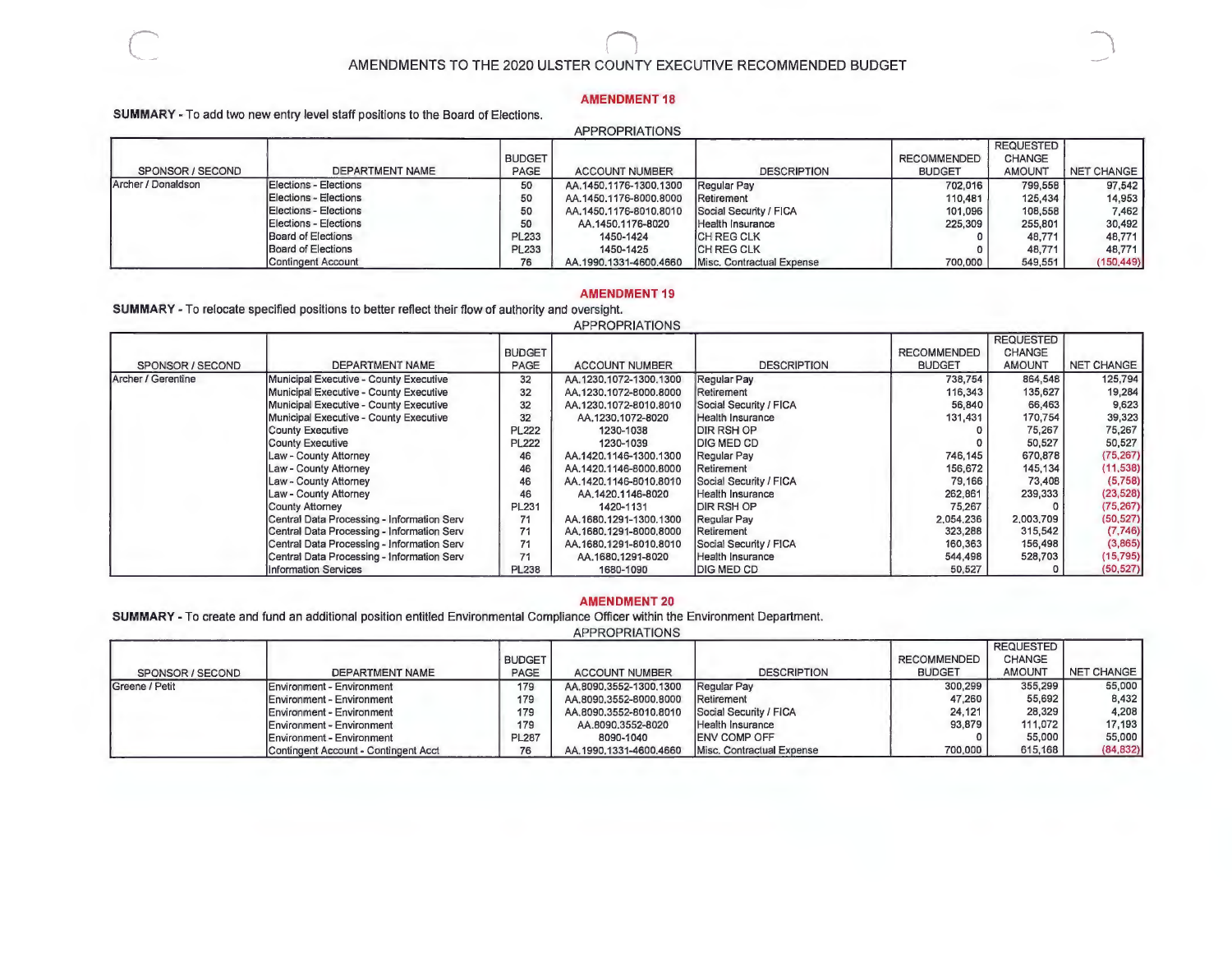-·)

#### **AMENDMENT 21**

**SUMMARY** - To remove the included management, non-union raises greater than 4%.

#### APPROPRIATIONS BUDGET <br>
PAGE ACCOUNT NUMBER DESCRIPTION RUDGET SPONSOR/SECOND DEPARTMENT NAME PAGE ACCOUNT NUMBER DESCRIPTION BUDGET Gerentine / Maio **County Attorney 1998**<br>
Law - County Attorney 1998, 145 AA.1420.1146-8000.8000 Retirement 156,672 Law - County Attorney 46 AA.1420.1146-8000.8000 Retirement 156,672 46 AA.1420.1146-8010.8010 Social Services/FICA 79,166 79,166<br>PL231 1420-1050 AST CO ATT Law - County Attorney PL231 1420-1050 ASTCOATI 93,112 Law - County Attorney PL231 1420-1054 ASTCOATI 73,488 Law - County Attorney PL231 1420-1056 ASTCOATI 78,000 AA.1990.1331-4600.4660 REQUESTED CHANGE<br>AMOUNT NET CHANGE<br>(19,017) 927,128 (19,017)<br>153,757 (2,915) 153,757<br>77,711 77,711 (1,455)<br>88,289 (4,823) 88,289 (4,823)<br>66,061 (7,427) 66,061 (7,427)<br>71,233 (6,767)  $(6,767)$ <br>23,387 723,387

#### **AMENDMENT 22**

APPROPRIATIONS

**SUMMARY** - To remove the regular pay increase awarded to the position of Assistant Deputy County Executive during the year ended December 31 , 2019 thus restoring the 2019 adopted budget rate.

| ALLOI MAILUNO    |                                        |               |                        |                           |                    |                  |                   |  |  |  |
|------------------|----------------------------------------|---------------|------------------------|---------------------------|--------------------|------------------|-------------------|--|--|--|
|                  |                                        |               |                        |                           |                    | <b>REQUESTED</b> |                   |  |  |  |
|                  |                                        | <b>BUDGET</b> |                        |                           | <b>RECOMMENDED</b> | <b>CHANGE</b>    |                   |  |  |  |
| SPONSOR / SECOND | DEPARTMENT NAME                        | PAGE          | <b>ACCOUNT NUMBER</b>  | <b>DESCRIPTION</b>        | <b>BUDGET</b>      | <b>AMOUNT</b>    | <b>NET CHANGE</b> |  |  |  |
| Ronk / Maloney   | Municipal Executive - County Executive | 32            | AA.1230.1072-1300.1300 | Regular Pay               | 738,754            | 719,681          | (19,073)          |  |  |  |
|                  | Municipal Executive - County Executive | 32            | AA.1230.1072-8000.8000 | Retirement                | 116,343            | 113,419          | (2,924)           |  |  |  |
|                  | Municipal Executive - County Executive | 32            | AA.1230.1072-8010.8010 | Social Services/FICA      | 56,840             | 55,381           | (1, 459)          |  |  |  |
|                  | Municipal Executive - County Executive | <b>PL222</b>  | 1230-1034              | <b>AST DEP CE</b>         | 88,215             | 69,142           | (19,073)          |  |  |  |
|                  | Contingent Account                     | 76            | AA.1990.1331-4600.4660 | Misc. Contractual Expense | 700,000            | 723,456          | 23,456            |  |  |  |

#### **AMENDMENT 23 (ADJUSTED PER AMENDMENTS NO. 9 AND 17)**

**SUMMARY** - To provide applicable management, non-union employees with a 2% raise over the adopted 2019 salary rate.

APPROPRIATIONS

|                                                                                                             |                                           |               |                        |                      |                    | <b>REQUESTED</b> |                   |
|-------------------------------------------------------------------------------------------------------------|-------------------------------------------|---------------|------------------------|----------------------|--------------------|------------------|-------------------|
|                                                                                                             |                                           | <b>BUDGET</b> |                        |                      | <b>RECOMMENDED</b> | <b>CHANGE</b>    |                   |
| SPONSOR / SECOND                                                                                            | <b>DEPARTMENT NAME</b>                    | PAGE          | <b>ACCOUNT NUMBER</b>  | <b>DESCRIPTION</b>   | <b>BUDGET</b>      | <b>AMOUNT</b>    | <b>NET CHANGE</b> |
| Ronk / Maio                                                                                                 | Clerk of Legislative Board - Clerk of Leg | 23            | AA.1040.1006-1300.1300 | Regular Pay          | 461,675            | 472,680          | 11,005            |
|                                                                                                             | Clerk of Legislative Board - Clerk of Leg | 23            | AA.1040.1006-8000.8000 | Retirement           | 85,231             | 86,918           | 1,687             |
|                                                                                                             | Clerk of Legislative Board - Clerk of Leg | 23            | AA.1040.1006-8010.8010 | Social Security/FICA | 45,099             | 45,941           | 842               |
|                                                                                                             | Clerk of Legislative Board - Clerk of Leg | <b>PL215</b>  | 1040-1010              | <b>CLERK LEG</b>     | 87,108             | 88,851           | 1,743             |
|                                                                                                             | Clerk of Legislative Board - Clerk of Leg | <b>PL215</b>  | 1040-1015              | <b>LEG FIN ANL</b>   | 70,995             | 72,395           | 1,400             |
|                                                                                                             | Clerk of Legislative Board - Clerk of Leg | <b>PL215</b>  | 1040-1020              | <b>CON SEC CH</b>    | 56,592             | 57,724           | 1,132             |
|                                                                                                             | Clerk of Legislative Board - Clerk of Leg | <b>PL215</b>  | 1040-1050              | <b>DEP CLK LE</b>    | 66,476             | 67,805           | 1,329             |
|                                                                                                             | Clerk of Legislative Board - Clerk of Leg | <b>PL215</b>  | 1040-1060              | <b>SR LEG EMP</b>    | 58,596             | 59,768           | 1,172             |
|                                                                                                             | Clerk of Legislative Board - Clerk of Leg | <b>PL215</b>  | 1040-1101              | LEG EMP              | 50,913             | 51,931           | 1,018             |
|                                                                                                             | Clerk of Legislative Board - Clerk of Leg | <b>PL215</b>  | 1040-1105              | <b>DEP CLK/FA</b>    | 70,995             | 72,395           | 1,400             |
|                                                                                                             | Clerk of Legislative Board - Clerk of Leg | <b>PL215</b>  | 1040-1110              | <b>LEG COUNS</b>     | 47,946             | 48,711           | 765               |
|                                                                                                             | Clerk of Legislative Board - Clerk of Leg | <b>PL215</b>  | 1040-1115              | <b>LEG COUNS</b>     | 31,951             | 32,474           | 523               |
|                                                                                                             | Clerk of Legislative Board - Clerk of Leg | <b>PL215</b>  | 1040-1120              | <b>MIN COUNS</b>     | 31,951             | 32,474           | 523               |
|                                                                                                             | <b>District Attorney - DA</b>             | 26            | AA.1165.1031-1300.1300 | <b>Regular Pay</b>   | 2,311,822          | 2,344,324        | 32,502            |
|                                                                                                             | District Attorney - DA                    | 26            | AA.1165.1031-8000.8000 | Retirement           | 414,686            | 419,669          | 4,983             |
|                                                                                                             | <b>District Attorney - DA</b>             | 26            | AA.1165.1031-8010.8010 | Social Security/FICA | 229,610            | 232,096          | 2,486             |
|                                                                                                             | District Attorney - DA                    | <b>PL217</b>  | 1165-1020              | <b>AST DA</b>        | 96,560             | 98,491           | 1,931             |
|                                                                                                             | District Attorney - DA                    | <b>PL217</b>  | 1165-1021              | <b>AST DA</b>        | 38,624             | 39,397           | 773               |
|                                                                                                             | District Attorney - DA                    | <b>PL217</b>  | 1165-1022              | <b>AST DA</b>        | 97,881             | 99,838           | 1,957             |
|                                                                                                             | District Attorney - DA                    | <b>PL217</b>  | 1165-1023              | <b>AST DA</b>        | 87,152             | 88,895           | 1,743             |
| District Attorney - DA<br><b>District Attorney - DA</b><br>District Attorney - DA<br>District Attorney - DA |                                           | <b>PL217</b>  | 1165-1024              | <b>AST DA</b>        | 39,053             | 39,834           | 781               |
|                                                                                                             |                                           | <b>PL217</b>  | 1165-1025              | <b>AST DA</b>        | 81,241             | 82,866           | 1,625             |
|                                                                                                             |                                           | <b>PL217</b>  | 1165-1057              | <b>AST DA</b>        | 39,945             | 40,743           | 798               |
|                                                                                                             |                                           | <b>PL217</b>  | 1165-1058              | <b>AST DA</b>        | 34,068             | 34,750           | 682               |
|                                                                                                             | District Attorney - DA                    | <b>PL217</b>  | 1165-1059              | <b>AST DA</b>        | 33,925             | 34,604           | 679               |
|                                                                                                             | <b>District Attorney - DA</b>             | <b>PL217</b>  | 1165-1060              | <b>AST DA</b>        | 38,085             | 38,847           | 762               |
|                                                                                                             | <b>District Attomey - DA</b>              | <b>PL217</b>  | 1165-1062              | <b>AST DA</b>        | 34,112             | 34,795           | 683               |
|                                                                                                             | <b>District Attorney - DA</b>             | <b>PL218</b>  | 1165-1065              | <b>AST DA</b>        | 39,152             | 39,935           | 783               |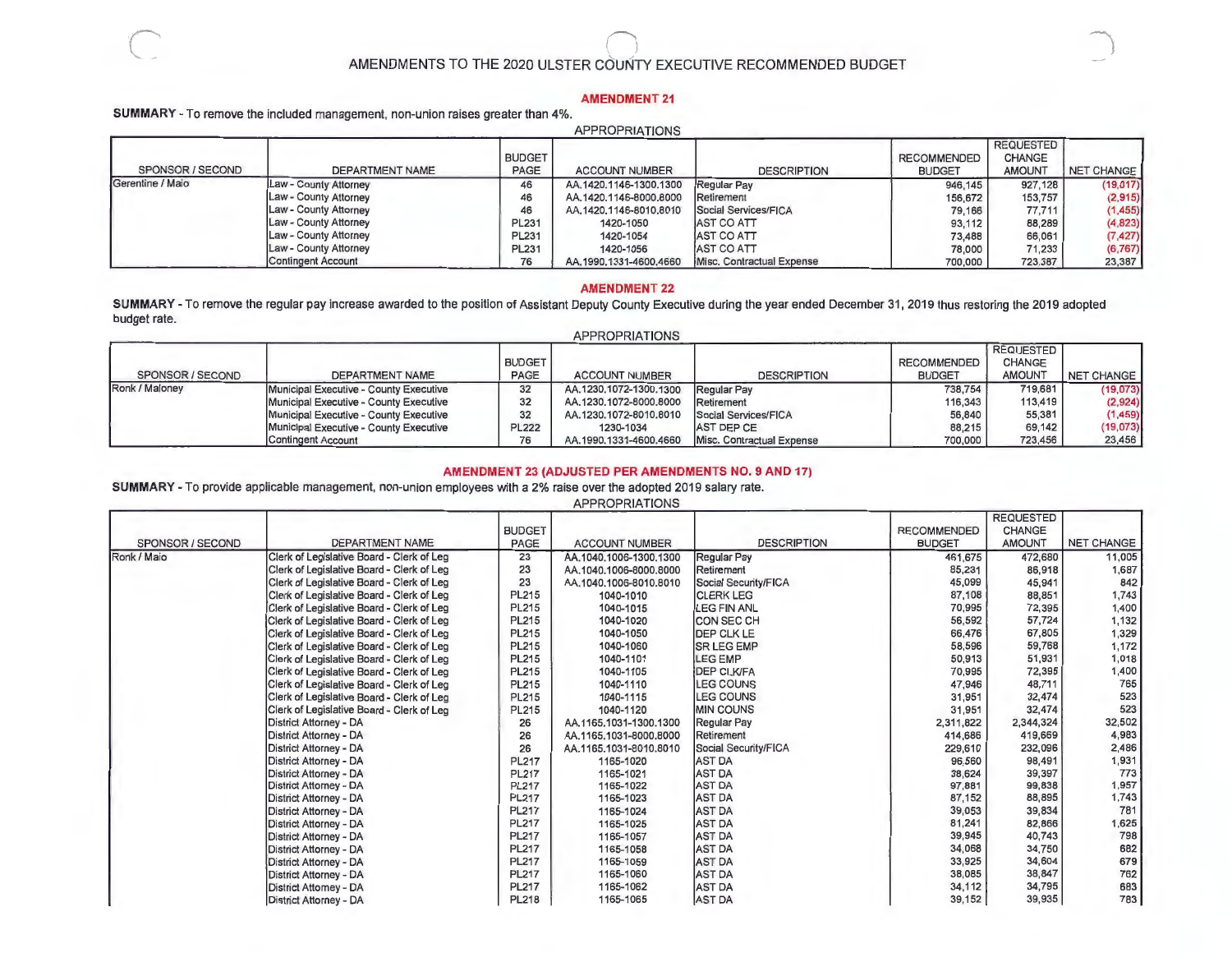| District Attorney - DA                 | PL217        | 1165-1100                 | <b>AST DA</b>        | 106,189   | 108,312   | 2,123  |
|----------------------------------------|--------------|---------------------------|----------------------|-----------|-----------|--------|
|                                        |              |                           |                      |           |           |        |
| District Attorney - DA                 | PL217        | 1165-1200                 | AST DA               | 94,396    | 96,284    | 1,888  |
| District Attorney - DA                 | PL217        | 1165-1201                 | AST DA               | 86,473    | 88,203    | 1,730  |
| District Attorney - DA                 | PL217        | 1165-1203                 | AST DA               | 82,331    | 83,977    | 1,646  |
| District Attorney - DA                 | PL217        | 1165-1204                 | AST DA               | 80,293    | 81,898    | 1,605  |
| District Attorney - DA                 | PL217        | 1165-1205                 | AST DA               | 80,293    | 81,898    | 1,605  |
|                                        | PL217        | 1165-1206                 | AST DA               | 68,243    | 69,608    | 1,365  |
| District Attorney - DA                 |              |                           |                      |           |           |        |
| District Attorney - DA                 | PL217        | 1165-1208                 | AST DA               | 87,173    | 88,916    | 1,743  |
| District Attorney - DA                 | PL217        | 1165-1400                 | CON SEC              | 56,542    | 57,673    | 1,131  |
| District Attorney - DA                 | PL217        | 1165-1410                 | AST DA               | 104,923   | 107,022   | 2,099  |
| District Attorney - DA                 | PL217        | 1165-1431                 | DA INVEST            | 55,607    | 56,719    | 1,112  |
| District Attorney - DA                 | PL217        | 1165-1438                 | DIR PRJ DA           | 62,906    | 64,164    | 1,258  |
|                                        |              |                           |                      | 807,589   | 830,123   | 22,534 |
| Public Defender - Public Defender      | 28           | AA.1170.1046-1300.1300    | Regular Pay          |           |           |        |
| Public Defender - Public Defender      | 28           | AA.1170.1046-8000.8000    | Retirement           | 342,211   | 345,665   | 3,454  |
| Public Defender - Public Defender      | 28           | AA.1170.1046-8010.8010    | Social Security/FICA | 114,846   | 116,570   | 1,724  |
| Public Defender - Public Defender      | PL219        | 1170-1100                 | PUB DEF              | 87,405    | 89,153    | 1,748  |
| Public Defender - Public Defender      | PL219        | 1170-1151                 | AST PD               | 48,638    | 49,610    | 972    |
| Public Defender - Public Defender      | PL219        | 1170-1153                 | AST PD               | 38,910    | 39,688    | 778    |
|                                        | PL219        | 1170-1154                 | AST PD               | 57,138    | 58,281    | 1,143  |
| Public Defender - Public Defender      |              |                           |                      |           |           |        |
| Public Defender - Public Defender      | PL219        | 1170-1155                 | AST PD               | 45,711    | 46,625    | 914    |
| Public Defender - Public Defender      | PL219        | 1170-1156                 | AST PD               | 38,910    | 39,688    | 778    |
| Public Defender - Public Defender      | PL219        | 1170-1158                 | AST PD               | 38,910    | 39,688    | 778    |
| Public Defender - Public Defender      | PL219        | 1170-1159                 | AST PD               | 34,773    | 35,468    | 695    |
| Public Defender - Public Defender      | PL219        | 1170-1160                 | <b>AST PD</b>        | 80,293    | 81,898    | 1,605  |
| Public Defender - Public Defender      | PL219        | 1170-1161                 | <b>AST PD</b>        | 34,773    | 35,468    | 695    |
|                                        | PL219        |                           | AST PD               | 80,293    | 81,898    | 1,605  |
| Public Defender - Public Defender      |              | 1170-1170                 |                      |           |           |        |
| Public Defender - Public Defender      | PL219        | 1170-1171                 | AST PD               | 50,935    | 51,953    | 1,018  |
| Public Defender - Public Defender      | PL219        | 1170-1172                 | AST PD               | 51,884    | 52,922    | 1,038  |
| Public Defender - Public Defender      | PL219        | 1170-1180                 | AST PD               | 89,664    | 91,458    | 1,794  |
| Public Defender - Public Defender      | PL219        | 1170-1185                 | AST PD               | 68,830    | 70,207    | 1,377  |
| Public Defender - Public Defender      | PL219        | 1170-1186                 | AST PD               | 38,910    | 39,677    | 767    |
| Public Defender - Public Defender      | PL219        | 1170-1187                 | AST PD               | 68,830    | 70,207    | 1,377  |
|                                        |              |                           |                      |           |           | 1,130  |
| Public Defender - Public Defender      | PL219        | 1170-1200                 | CON SEC PD           | 67,620    | 68,750    |        |
| Public Defender - Public Defender      | PL219        | 1170-1210                 | INVEST PD            | 37,359    | 38,106    | 747    |
| Public Defender - Public Defender      | PL219        | 1170-1215                 | AST PD               | 78,715    | 80,290    | 1,575  |
| Public Defender - Hurell-Harning       | 29           | AA.1170.1048-1300.1300    | Regular Pay          | 559,092   | 559,867   | 775    |
| Public Defender - Hurell-Harring       | 29           | AA.1170.1048-8010.8010    | Social Security/FICA | 58,566    | 58,625    | 59     |
| Public Defender - Hurell-Harring       | 29           | AA.1170.1048-3300.3025    | State Aid            | 1,219,494 | 1,220,329 | 835    |
|                                        | <b>PL220</b> |                           | CONF DEF ADMIN       | 38,767    | 39,542    | 775    |
| Public Defender - Hurell-Harring       |              | 1170-1225                 |                      |           |           |        |
| Medical Examiner - Medical Examiner    | 31           | AA.1185.1061-1300.1300    | Regular Pay          | 68,151    | 72,230    | 4,079  |
| Medical Examiner - Medical Examiner    | 31           | AA.1185.1061-8000.8000    | Retirement           | 32,104    | 32,729    | 625    |
| Medical Examiner - Medical Examiner    | 31           | AA.1185.1061-8010.8010    | Social Security/FICA | 18,729    | 19,041    | 312    |
| Medical Examiner - Medical Examiner    | PL221        | 1185-1001                 | MEDICAL EX           | 81,477    | 83,106    | 1,629  |
| Medical Examiner - Medical Examiner    | <b>PL221</b> | 1185-1005                 | DEP MED EX           | 54,369    | 55,456    | 1,087  |
| Medical Examiner - Medical Examiner    | <b>PL221</b> | 1185-1313                 | DEP MED EX           | 68,151    | 69,514    | 1,363  |
|                                        |              |                           |                      |           |           | 10,339 |
| Municipal Executive - County Executive | 32           | AA.1230.1072-1300.1300    | Regular Pay          | 738,754   | 749,093   |        |
| Municipal Executive - County Executive | 32           | AA, 1230, 1072-8000, 8000 | Retirement           | 116,343   | 117,928   | 1,585  |
| Municipal Executive - County Executive | 32           | AA.1230.1072-8010.8010    | Social Security/FICA | 56,840    | 57,631    | 791    |
| Municipal Executive - County Executive | <b>PL222</b> | 1230-1025                 | DEP CO EXE           | 124,364   | 126,851   | 2,487  |
| Municipal Executive - County Executive | <b>PL222</b> | 1230-1027                 | DEP CO EXE           | 124,364   | 126,851   | 2,487  |
| Municipal Executive - County Executive | <b>PL222</b> | 1230-1030                 | DEP CO EXE           | 124,364   | 126,851   | 2,487  |
|                                        | <b>PL222</b> | 1230-1032                 | AST DEP CE           | 88,215    | 89,980    | 1,765  |
| Municipal Executive - County Executive |              |                           |                      | 55,662    | 56,775    | 1,113  |
| Municipal Executive - County Executive | PL222        | 1230-1050                 | CON SEC CE           |           |           |        |
| Commissioner of Finance - Comm of Fin  | 33           | AA.1310.1076-1300.1300    | Regular Pay          | 1,505,306 | 1,515,316 | 10,010 |
| lCommissioner of Finance - Comm of Fin | l33          | AA.1310.1076-8000.8000    | Retirement           | 280,040   | 281,575   | 1,535  |
| Commissioner of Finance - Comm of Fin  | 33           | AA,1310,1076-8010,8010    | Social Security/FICA | 120,824   | 121,590   | 766    |
| Commissioner of Finance - Comm of Fin  | <b>PL222</b> | 1310-1001                 | <b>COMM FIN</b>      | 118,550   | 120,921   | 2,371  |
| Commissioner of Finance - Comm of Fin  | <b>PL222</b> | 1310-1200                 | <b>DEP COM FN</b>    | 91,883    | 93,721    | 1,838  |
| Commissioner of Finance - Comm of Fin  | PL222        | 1310-1299                 | DEP COM FN           | 88,215    | 89,980    | 1,765  |
|                                        | PL222        |                           | CON SEC CF           | 65,345    | 66,542    | 1,197  |
| Commissioner of Finance - Comm of Fin  |              | 1310-1405                 |                      |           |           | 1,420  |
| Commissioner of Finance - Comm of Fin  | PL222        | 1310-1901                 | <b>FIN ANLYS</b>     | 70,994    | 72,414    |        |
| Commissioner of Finance - Comm of Fin  | <b>PL222</b> | 1310-1952                 | <b>FIN ANLYS</b>     | 70,994    | 72,414    | 1,420  |
| Comptroller - Comptroller              | 36           | AA.1315.1082-1300.1300    | Regular Pay          | 580,298   | 581,960   | 1,662  |
| Comptroller - Comptroller              | 36           | AA.1315.1082-8000.8000    | Retirement           | 91,325    | 91,580    | 255    |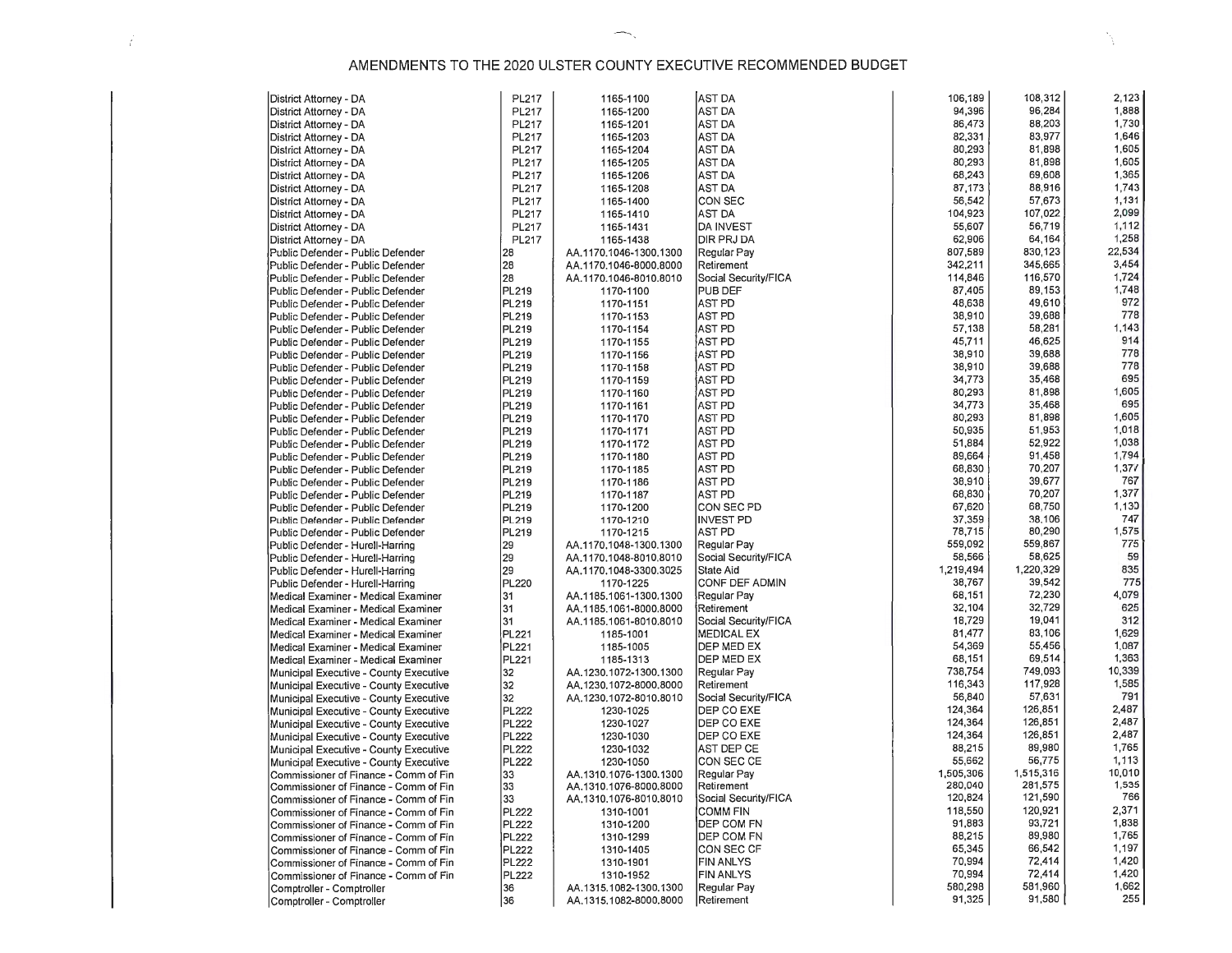| Comptroller - Comptroller              | 36           | AA.1315.1082-8010.8010    | Social Security/FICA | 44.508  | 44,635           | 127            |
|----------------------------------------|--------------|---------------------------|----------------------|---------|------------------|----------------|
| Comptroller - Comptroller              | <b>PL225</b> | 1315-1002                 | DEP CMPT             | 83,120  | 84,782           | 1,662          |
| Budget - Budget                        | 37           | AA.1340.1095-1300.1300    | Regular Pay          | 232,093 | 237,409          | 5,316          |
| Budget - Budget                        | 37           | AA.1340.1095-8000.8000    | Retirement           | 36,526  | 37,341           | 815            |
| Budget - Budget                        | 37           | AA.1340.1095-8010.8010    | Social Security/FICA | 18,039  | 18,446           | 407            |
| Budget - Budget                        | PL226        | 1340-1001                 | DEP BG DIR           | 88,215  | 90,316           | 2,101          |
| Budget - Budget                        | <b>PL226</b> | 1340-1005                 | DEP BG DIR           | 88,215  | 90,316           | 2,101          |
| Budget - Budget                        | <b>PL226</b> | 1340-1030                 | CON SEC BG           | 55,662  | 56,775           | 1,113          |
| Purchasing - Purchasing                | 38           | AA.1345.1101-1300.1300    | Regular Pay          | 550,000 | 552,943          | 2,943          |
| Purchasing - Purchasing                | 38           | AA.1345.1101-8000.8000    | Retirement           | 86,557  | 87,008           | 451            |
| Purchasing - Purchasing                | 38           | AA.1345.1101-8010.8010    | Social Security/FICA | 43,223  | 43,448           | 225            |
| Purchasing - Purchasing                | <b>PL227</b> | 1345-1001                 | <b>DIR PURCH</b>     | 81,099  | 82,721           | 1,622          |
| Purchasing - Purchasing                | PL227        | 1345-1002                 | DEP DIR PU           | 65,987  | 67,307           | 1,320          |
| Assessment - Real Property             | 40           | AA.1355.1116-1300.1300    | Regular Pay          | 312,722 | 314,344          | 1,622          |
| Assessment - Real Property             | 40           | AA.1355,1116-8000.8000    | Retirement           | 86,557  | 86,806           | 249            |
| Assessment - Real Property             | 40           | AA.1355.1116-8010.8010    | Social Security/FICA | 24,268  | 24,392           | 124            |
| Assessment - Real Property             | <b>PL228</b> | 1355-1001                 | <b>DIR RPTSA</b>     | 81,099  | 82,721           | 1,622          |
| County Clerk - Admin                   | 41           | AA.1410.1131-1300.1300    | Regular Pay          | 399,799 | 400,972          | 1,173          |
| County Clerk - Admin                   | 41           | AA.1410.1131-8000.8000    | Retirement           | 396,435 | 396,615          | 180            |
| County Clerk - Admin                   | 41           | AA.1410.1131-8010.8010    | Social Security/FICA | 34,066  | 34,156           | 90             |
| County Clerk - Admin                   | <b>PL229</b> | 1410-1102                 | <b>CON SEC CC</b>    | 58,633  | 59,806           | 1,173          |
| County Clerk - Recording               | 42           | AA.1410.1132-1300.1300    | Regular Pay          | 735,106 | 736,767          | 1,661          |
| County Clerk - Recording               | 42           | AA.1410.1132-8010.8010    | Social Security/FICA | 59,313  | 59,440           | 127            |
| County Clerk - Recording               | <b>PL229</b> | 1410-1020                 | DEP CO CLK           | 83,062  | 84,723           | 1,661          |
| County Clerk - Records Mgt             | 44           | AA.1410.1134-1300.1300    | Regular Pay          | 561,586 | 562,981          | 1,395          |
| County Clerk - Records Mgt             | 44           | AA.1410.1134-8010.8010    | Social Security/FICA | 49,160  | 49,267           | 107            |
| County Clerk - Records Mgt             | PL230        | 1410-1023                 | DEP CO CLK           | 69,747  | 71,142           | 1,395          |
| Law - County Attorney                  | 46           | AA, 1420, 1146-1300, 1300 | Regular Pay          | 946,145 | 956,183          | 10,038         |
| Law - County Attorney                  | 46           | AA.1420.1146-8000.8000    | Retirement           | 156,672 | 158,211          | 1,539          |
| Law - County Attorney                  | 46           | AA.1420.1146-8010.8010    | Social Security      | 79,166  | 79,934           | 768            |
| Law - County Attorney                  | PL231        | 1420-1001                 | CO ATTY              | 118,549 | 120,921          | 2,372          |
| Law - County Attorney                  | PL231        | 1420-1053                 | AST CO ATT           | 49,377  | 50,364           | 987            |
| Law - County Attorney                  | PL231        | 1420-1055                 | AST CO ATT           | 73,708  | 75,183           | 1,475          |
| Law - County Attorney                  | PL231        | 1420-1110                 | CON SEC CA           | 50,600  | 51,554           | 954            |
| Law - County Attorney                  | PL231        | 1420-1131                 | DIR RSH OP           | 75,267  | 76,773           | 1,506          |
| Law - County Attorney                  | PL231        | 1420-1590                 | AST CO ATT           | 71,233  | 72,657           | 1,424          |
| Law - County Attorney                  | PL231        | 1420-1600                 | <b>AST CO ATT</b>    | 66,061  | 67,382           | 1,321          |
| Personnel - Personnel                  | 48           | AA.1430.1156-1300.1300    | Regular Pay          | 835,215 | 839,963          | 4,748          |
| Personnel - Personnel                  | 48           | AA.1430.1156-8000.8000    | Retirement           | 131,443 | 132,171          | 728            |
| Personnel - Personnel                  | 48           | AA.1430.1156-8010.8010    | Social Security/FICA | 67,337  | 67,700           | 363            |
| Personnel - Personnel                  | PL232        | 1430-1001                 | PERS OFF             | 98,963  | 100,942          | 1,979          |
| Personnel - Personnel                  | PL232        | 1430-1409                 | DIR EMP RE           | 81,393  | 83,021           | 1,628          |
| Personnel - Personnel                  | PL232        | 1430-1413                 | CON SEC PO           | 57,037  | 58,178           | 1,141          |
| Elections - Elections                  | 50           | AA.1450.1176-1300.1300    | Regular Pay          | 702,016 | 716,054          | 14,038         |
| Elections - Elections                  | 50           | AA.1450.1176-8000.8000    | Retirement           | 110,481 | 112,633          | 2,152          |
| Elections - Elections                  | 50           | AA, 1450, 1176-8010, 8010 | Social Security/FICA | 101,096 | 102,170          | 1,074          |
| Elections - Elections                  | PL233        | 1450-1001                 | <b>COMM ELEC</b>     | 84,613  | 86,303           | 1,690          |
| Elections - Elections                  | PL233        | 1450-1002                 | <b>COMM ELEC</b>     | 84,613  | 86,303           | 1,690          |
| Elections - Elections                  | PL233        | 1450-1100                 | DEP COM EL           | 65,808  | 67,124           | 1,316          |
| Elections - Elections                  | PL233        | 1450-1300                 | DEP COM EL           | 65,808  | 67,124           | 1,316          |
| Elections - Elections                  | PL233        | 1450-1301                 | ADM AST BE           | 54,273  | 55,359           | 1,086          |
| Elections - Elections                  | PL233        | 1450-1304                 | ADM AST BE           | 54,273  | 55,359           | 1,086          |
| Elections - Elections                  | PL233        | 1450-1404                 | CH REG CLK           | 48,771  | 49,747           | 976            |
| Elections - Elections                  | PL233        | 1450-1415                 | CH REG CLK           | 48,771  | 49,747           | 976            |
| Elections - Elections                  | PL233        | 1450-1420                 | CH REG CLK           | 48,771  | 49,747           | 976<br>976     |
| Elections - Elections                  | PL233        | 1450-1421                 | CH REG CLK           | 48,771  | 49,747           |                |
| Elections - Elections                  | PL233        | 1450-1422                 | EL MT SPEC           | 48,771  | 49,747           | 976            |
| Elections - Elections                  | PL233        | 1450-1423                 | <b>EL MT SPEC</b>    | 48,771  | 49,747           | 976            |
| Public Works Administration - Pub Work | 52           | AA.1490.1181-1300.1300    | Regular Pay          | 639,603 | 643,917          | 4,314          |
| Public Works Administration - Pub Work | 52           | AA.1490.1181-8000.8000    | Retirement           | 50,001  | 50,662           | 661            |
| Public Works Administration - Pub Work | 52           | AA.1490.1181-8010.8010    | Social Security/FICA | 50,001  | 50,331           | 330            |
| Public Works Administration - Pub Work | PL234        | 1490-1000                 | DC PW BGCP           | 71,874  | 73,312<br>73,312 | 1,438<br>1,438 |
| Public Works Administration - Pub Work | PL234        | 1490-1001                 | DC DPW FIN           | 71,874  |                  | 1,438          |
| Public Works Administration - Pub Work | PL234        | 1490-1006                 | DC PW BGM            | 71,874  | 73,312           |                |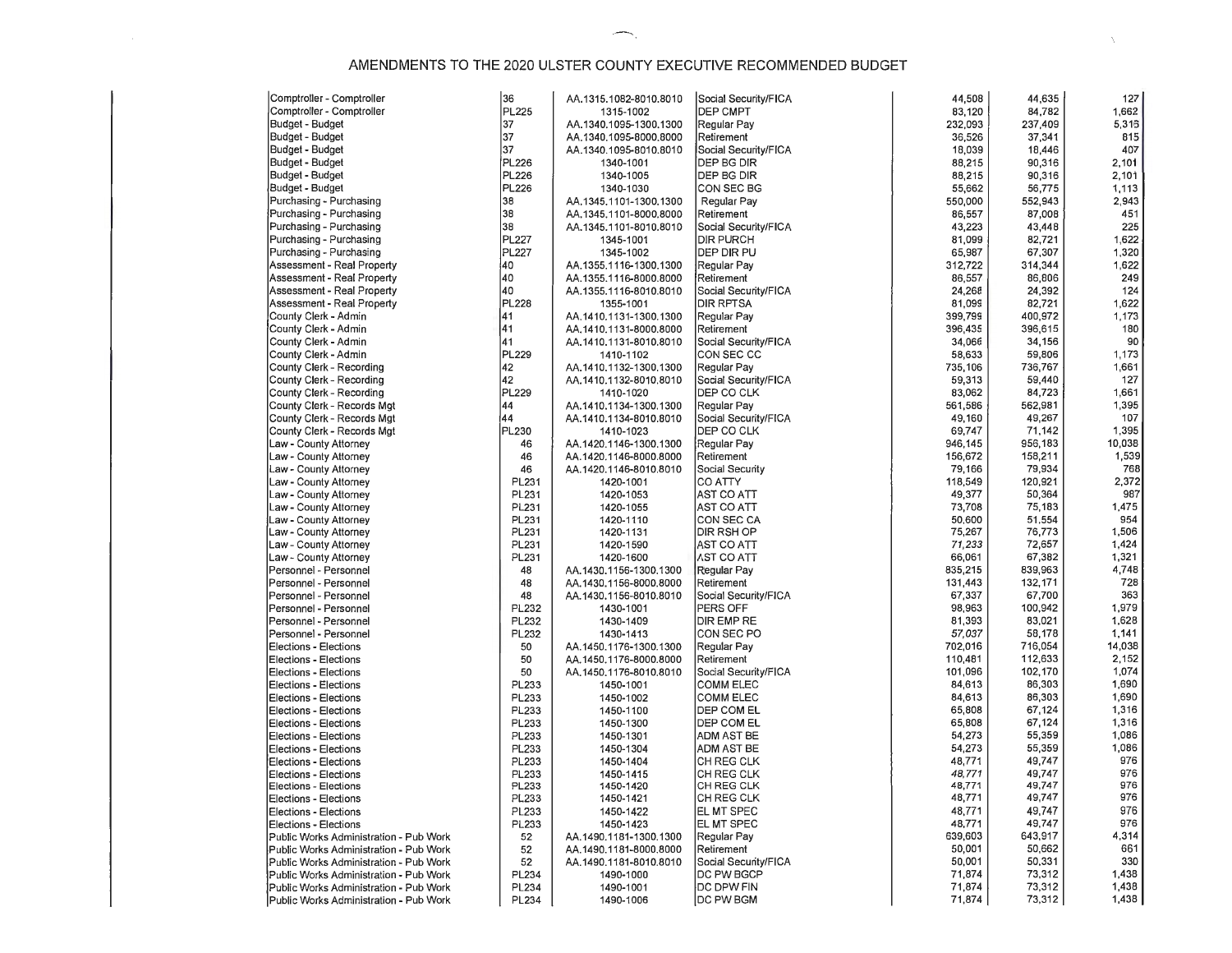| Central Garage - Central Auto                | 70           | AA.1640.1260-1300.1300    | Regular Pay          | 339,694    | 341,132    | 1,438  |
|----------------------------------------------|--------------|---------------------------|----------------------|------------|------------|--------|
| Central Garage - Central Auto                | 70           | AA.1640.1260-8000.8000    | Retirement           | 53,460     | 53,680     | 220    |
| Central Garage - Central Auto                | 70           | AA.1640.1260-8010.8010    | Social Security/FICA | 28,048     | 28,158     | 110    |
| Central Garage - Central Auto                | <b>PL237</b> | 1640-1830                 | DC DPW FLT           | 71,874     | 73,312     | 1,438  |
| Central Data Processing - Info Services      | 71           | AA.1680.1291-1300.1300    | Regular Pay          | 2,054,236  | 2,064,770  | 10,534 |
| Central Data Processing - Info Services      | 71           | AA.1680.1291-8000.8000    | Retirement           | 323,288    | 324,903    | 1,615  |
| Central Data Processing - Info Services      | 71           | AA.1680.1291-8010.8010    | Social Security/FICA | 160,363    | 161,169    | 806    |
| Central Data Processing - Info Services      | <b>PL238</b> | 1680-1001                 | DIR IS               | 110,077    | 112,278    | 2,201  |
| Central Data Processing - Info Services      | PL238        | 1680-1010                 | DEP DIR IS           | 94,359     | 96,246     | 1,887  |
| Central Data Processing - Info Services      | PL238        | 1680-1024                 | AST DIR IS           | 93,809     | 95,685     | 1,876  |
| Central Data Processing - Info Services      | PL238        | 1680-1030                 | AST DIR IS           | 99,311     | 101,297    | 1,986  |
| Central Data Processing - Info Services      | <b>PL238</b> | 1680-1063                 | PRJ DIR IS           | 78,624     | 80,196     | 1,572  |
| Central Data Processing - Info Services      | PL238        | 1680-1090                 | DIG MED CD           | 50,527     | 51,537     | 1,010  |
| Unallocated Insurance - Unallocated Ins      | 73           | AA.1910.1301-1300.1300    | Regular Pay          | 156,514    | 157,879    | 1,365  |
| Unallocated Insurance - Unallocated Ins      | 73           | AA.1910.1301-8000.8000    | lRetirement          | 24,632     | 24,841     | 209    |
| Unallocated Insurance - Unallocated Ins      | 73           | AA.1910.1301-8010.8010    | Social Security/FICA | 12,815     | 12,919     | 104    |
| Unallocated Insurance - Unallocated Ins      | PL239        | 1910-1003                 | DEP INS OF           | 68,299     | 69,664     | 1,365  |
| Self Insurance Admin - Workers' Comp         | 207          | SS.1710.1332-1300.1300    | Regular Pay          | 141,584    | 143,350    | 1,766  |
| Self Insurance Admin - Workers' Comp         | 207          | SS.1710.1332-8000.8000    | Retirement           | 22,282     | 22,553     | 271    |
| Self Insurance Admin - Workers' Comp         | 207          | SS.1710.1332-8010.8010    | Social Security/FICA | 11,520     | 11,655     | 135    |
| Self Insurance Admin - Workers' Comp         | <b>PL296</b> | 1710-1016                 | <b>CO INS OFF</b>    | 88,270     | 90,036     | 1,766  |
| Public Safety Communication(911) - Emer      | 80           | AA, 3020, 1800-1300, 1300 | Regular Pay          | 1,582,503  | 1,596,242  | 13,739 |
| Public Safety Communication(911) - Emer      | 80           | AA,3020,1800-8000,8000    | Retirement           | 249,049    | 251,155    | 2,106  |
| Public Safety Communication(911) - Emer      | 80           | AA.3020.1800-8010.8010    | Social Security/FICA | 155,951    | 157,002    | 1,051  |
| Public Safety Communication(911) - Emer      | PL241        | 3020-1001                 | <b>DIR EC/EM</b>     | 99,350     | 101,337    | 1,987  |
| Public Safety Communication(911) - Emer      | <b>PL241</b> | 3020-1002                 | DEP DIR FC           | 68,288     | 69,653     | 1,365  |
| Public Safety Communication(911) - Emer      | PL241        | 3020-1003                 | <b>DEP DIR EM</b>    | 68,288     | 69,653     | 1,365  |
| Public Safety Communication(911) - Emer      | PL241        | 3020-1024                 | CON SEC EC           | 54,433     | 63,453     | 9,020  |
| Sheriff - Sheriff Administration             | 82           | AA.3110.1810-1300.1300    | Regular Pay          | 561,283    | 565,583    | 4,300  |
| Sheriff - Sheriff Administration             | 82           | AA.3110.1810-8000.8000    | Retirement           | 880,628    | 881,287    | 659    |
| Sheriff - Sheriff Administration             | 82           | AA.3110.1810-8010.8010    | Social Security/FICA | 43,417     | 43,746     | 329    |
| Sheriff - Sheriff Administration             | <b>PL242</b> | 3110-1005                 | <b>UNDERSHERIF</b>   | 104,234    | 106,319    | 2,085  |
| Sheriff - Sheriff Administration             | <b>PL242</b> | 3110-1100                 | ICON SEC SH          | 53,720     | 54,795     | 1,075  |
| Sheriff - Sheriff Administration             | PL242        | 3110-1440                 | <b>ADM AST/T</b>     | 67,114     | 68,255     | 1,141  |
| Sheriff - Civil Division                     | 86           | AA.3110.1817-1300.1300    | Regular Pay          | 254,513    | 255,845    | 1,332  |
| Sheriff - Civil Division                     | 86           | AA.3110.1817-8010.8010    | Social Security/FICA | 21,613     | 21,715     | 102    |
| Sheriff - Civil Division                     | PL244        | 3110-1204                 | CH CIV ADM           | 66,590     | 67,922     | 1,332  |
| Jail - Jail                                  | 94           | AA.3150.1855-1300.1300    | Regular Pay          | 10,139,243 | 10,145,155 | 5,912  |
| Jail - Jail                                  | 94           | AA.3150.1855-8000.8000    | Retirement           | 1,552,526  | 1,553,432  | 906    |
| Jail - Jail                                  | 94           | AA.3150.1855-8010.8010    | Social Security/FICA | 973,637    | 974,089    | 452    |
| Jail - Jail                                  | <b>PL248</b> | 3150-1151                 | <b>AST WARDEN</b>    | 75,246     | 76,751     | 1,505  |
| Jail - Jail                                  | <b>PL248</b> | 3150-1101                 | <b>WARDEN</b>        | 85,957     | 88,542     | 2,585  |
| Jail - Jail                                  | <b>PL248</b> | 3150-1301                 | <b>CORR SUPT</b>     | 91,092     | 92,914     | 1,822  |
| Safety Inspection - Safety Inspection        | 99           | AA.3620.1965-1300.1300    | Regular Pay          | 223,967    | 225,470    | 1,503  |
| Safety Inspection - Safety Inspection        | 99           | AA.3620.1965-8000.8000    | Retirement           | 19,964     | 20,194     | 230    |
| Safety Inspection - Safety Inspection        | 99           | AA.3620.1965-8010.8010    | Social Security/FICA | 37,000     | 37,115     | 115    |
| Safety Inspection - Safety Inspection        | <b>PL255</b> | 3620-1001                 | <b>SAFETY OFF</b>    | 74,901     | 76,404     | 1,503  |
| Public Health - Public Health Administration | 103          | AA.4010.2200-1300.1300    | Regular Pay          | 783,497    | 788,968    | 5,471  |
| Public Health - Public Health Administration | 103          | AA.4010.2200-8000.8000    | Retirement           | 524,115    | 524,954    | 839    |
| Public Health - Public Health Administration | 103          | AA.4010,2200-8010,8010    | Social Security/FICA | 62,845     | 63,264     | 419    |
| Public Health - Public Health Administration | PL257        | 4010-1010                 | <b>COMM HLTH</b>     | 166,270    | 169,596    | 3,326  |
| Public Health - Public Health Administration | PL257        | 4010-1108                 | DEP DIR ADM          | 107,210    | 109,355    | 2,145  |
| Public Health - Patient Services             | 104          | AA.4010.2201-1300.1300    | Regular Pay          | 807,833    | 809,709    | 1,876  |
| Public Health - Patient Services             | 104          | AA.4010.2201-8010.8010    | Social Security/FICA | 63,211     | 63,355     | 144    |
| Public Health - Patient Services             | <b>PL257</b> | 4010-1100                 | <b>DIRPS</b>         | 93,809     | 95,685     | 1,876  |
| Public Health - Health Education             | 105          | AA,4010.2204-1300.1300    | Regular Pay          | 170,716    | 172,109    | 1,393  |
| Public Health - Health Education             | 105          | AA.4010.2204-8010.8010    | Social Security/FICA | 13,355     | 13,462     | 107    |
| Public Health - Health Education             | PL258        | 4010-1221                 | <b>DIR CH REL</b>    | 69,650     | 71,043     | 1,393  |
| Public Health - Environmental Health Serv    | 112          | AA.4010.2215-1300.1300    | Regular Pay          | 1,025,555  | 1,027,617  | 2,062  |
| Public Health - Environmental Health Serv    | 112          | AA.4010.2215-8010.8010    | Social Security/FICA | 84,284     | 84,442     | 158    |
| Public Health - Environmental Health Serv    | PL258        | 4010-1013                 | DIR ENV SV           | 103,060    | 105,122    | 2,062  |
| Mental Health Administration - Mental Hea    | 119          | AA.4310.2290-1300.1300    | Regular Pay          | 849,283    | 851,159    | 1,876  |
| Mental Health Administration - Mental Hea    | 119          | AA.4310.2290-8000.8000    | Retirement           | 123,895    | 124,183    | 288    |
| Mental Health Administration - Mental Hea    | 119          | AA.4310.2290-8010.8010    | Social Security/FICA | 66,010     | 66,154     | 144    |
|                                              |              |                           |                      |            |            |        |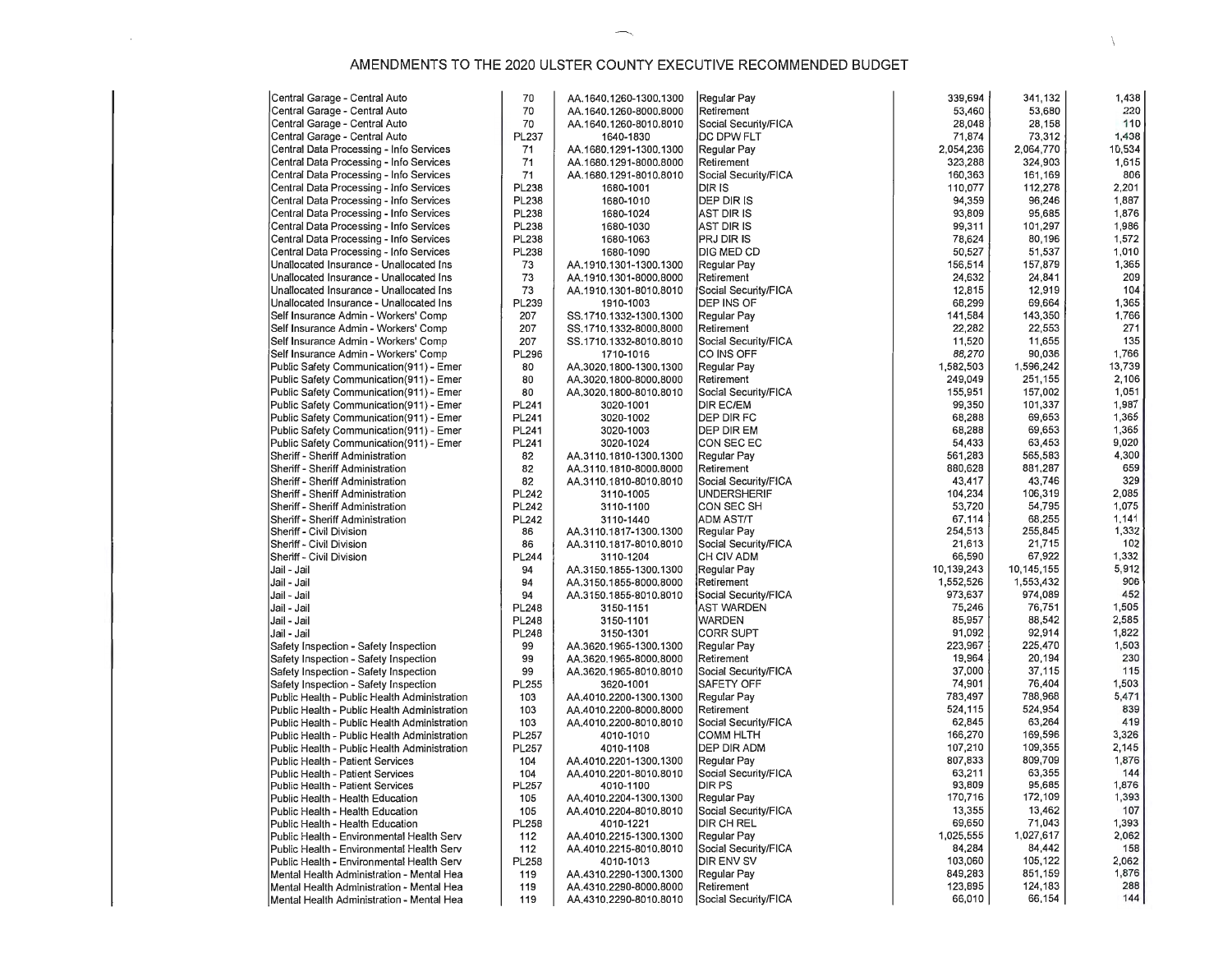| Mental Health Administration - Mental Hea    | PL261        | 4310-1001              | DEP COM MH                     | 93,809    | 95,685       | 1,876          |
|----------------------------------------------|--------------|------------------------|--------------------------------|-----------|--------------|----------------|
| Mental Health Programs - Kingston Clinic     | 121          | AA.4320.2299-1300.1300 | Regular Pay                    | 942,599   | 947,319      | 4,720          |
| Mental Health Programs - Kingston Clinic     | 121          | AA.4320.2299-8000.8000 | Retirement                     | 178,312   | 179,036      | 724            |
| Mental Health Programs - Kingston Clinic     | 121          | AA.4320.2299-8010.8010 | Social Security/FICA           | 72,797    | 73,158       | 361            |
| Mental Health Programs - Kingston Clinic     | PL262        | 4320-1904              | <b>SUPV PHSYCH</b>             | 236,031   | 240,751      | 4,720          |
| Social Services Administration - DSS Ad      | 132          | AA.6010.2600-1300.1300 | Regular Pay                    | 1,074,247 | 1,080,035    | 5,788          |
| Social Services Administration - DSS Ad      | 132          | AA.6010.2600-8000.8000 | Retirement                     | 2,668,998 | 2,671,034.90 | 2,037          |
| Social Services Administration - DSS Ad      | 132          | AA.6010.2600-8010.8010 | Social Security/FICA           | 101,764   | 102,207      | 443            |
| Social Services Administration - DSS Ad      | PL267        | 6010-1273              | <b>SS ADM AST</b>              | 47,849    | 48,806       | 957            |
|                                              | PL267        |                        | DIR FIN                        | 78,018    | 79,579       | 1,561          |
| Social Services Administration - DSS Ad      |              | 6010-1054              |                                |           |              |                |
| Social Services Administration - DSS Ad      | PL267        | 6010-1531              | <b>SR MGT ANL</b>              | 80,714    | 82,218       | 1,504<br>1,766 |
| Social Services Administration - DSS Ad      | PL267        | 6010-1020              | DEP COM AD                     | 88,270    | 90,036       |                |
| Social Services Administration - Medial As   | 136          | AA,6010,2609-1300,1300 | Regular Pay                    | 1,371,593 | 1,372,938    | 1,345          |
| Social Services Administration - Medial As   | 136          | AA,6010,2609-8010,8010 | Social Security/FICA           | 107,873   | 107,976      | 103            |
| Social Services Administration - Medial As   | PL269        | 6010-1032              | DIR SS PRG                     | 67,234    | 68,579       | 1,345          |
| Social Services Administration - Other Early | 138          | AA.6010.2612-1300.1300 | Regular Pay                    | 982,675   | 984,020      | 1,345          |
| Social Services Administration - Other Early | 138          | AA.6010.2612-8010.8010 | Social Security/FICA           | 75,901    | 76,004       | 103            |
| Social Services Administration - Other Early | PL271        | 6010-1987              | DIR PR/EI                      | 67,234    | 68,579       | 1,345          |
| Social Security Administration - Temporary   | 141          | AA.6010.2617-1300.1300 | Regular Pay                    | 1,610,872 | 1,612,216    | 1,344          |
| Social Security Administration - Temporary   | 141          | AA.6010.2617-8010.8010 | Social Security/FICA           | 125,925   | 126,028      | 103            |
| Social Security Administration - Temporary   | <b>PL275</b> | 6010-1033              | <b>DIR TMP AS</b>              | 78,275    | 79,619       | 1,344          |
| Social Security Administration - DSS Adm     | 144          | AA.6010.2626-1300.1300 | Regular Pay                    | 812,852   | 816,317      | 3,465          |
| Social Security Administration - DSS Adm     | 144          | AA.6010.2626-8010.8010 | Social Security/FICA           | 62,451    | 62,716       | 265            |
| Social Security Administration - DSS Adm     | PL276        | 6010-1250              | <b>SUPV SS AT</b>              | 84,951    | 86,650       | 1,699          |
| Social Security Administration - DSS Adm     | <b>PL276</b> | 6010-1051              | IDEP COM SV                    | 88,270    | 90,036       | 1,766          |
| Tourism - Tourism                            | 160          | AA.6410.2800-1300.1300 | Regular Pay                    | 218,711   | 221,391      | 2,680          |
| Tourism - Tourism                            | 160          | AA.6410.2800-8000.8000 | Retirement                     | 34,420    | 34,831       | 411            |
| Tourism - Tourism                            | 160          | AA.6410,2800-8010,8010 | Social Security/FICA           | 17,688    | 17,893       | 205            |
| Tourism - Tourism                            | <b>PL278</b> | 6410-1090              | DEP DIR TM                     | 55,350    | 56,457       | 1,107          |
| Tourism - Tourism                            | <b>PL278</b> | 6410-1021              | DIR TOUR                       | 78,642    | 80,215       | 1,573          |
| Veterans Services - Veterans Services        | 162          | AA.6510.2820-1300.1300 | Regular Pay                    | 361,437   | 364,368      | 2,931          |
| Veterans Services - Veterans Services        | 162          | AA.6510.2820-8000.8000 | Retirement                     | 56,882    | 57,331       | 449            |
| Veterans Services - Veterans Services        | 162          | AA.6510.2820-8010.8010 | Social Security/FICA           | 36,616    | 36,840       | 224            |
| Veterans Services - Veterans Services        | <b>PL279</b> | 6510-1002              | DEP DIR VA                     | 65,125    | 66,428       | 1,303          |
| Veterans Services - Veterans Services        | PL279        | 6510-1001              | DIR VA                         | 81,393    | 83,021       | 1,628          |
| Sealer Weights & Measures - Sealer We        | 163          | AA.6610.2840-1300,1300 | Regular Pay                    | 118,183   | 120,537      | 2,354          |
| Sealer Weights & Measures - Sealer We        | 163          | AA.6610.2840-8000.8000 | Retirement                     | 18,599    | 18,960       | 361            |
| Sealer Weights & Measures - Sealer We        | 163          | AA.6610.2840-8010.8010 | Social Security/FICA           | 9,845     | 10,025       | 180            |
| Sealer Weights & Measures - Sealer We        | PL280        | 6610-1050              | W&M INSP                       | 49,885    | 50,882       | 997            |
| Sealer Weights & Measures - Sealer We        | <b>PL280</b> | 6610-1001              | DIR W&M                        | 68,298    | 69,655       | 1,357          |
| Programs for the Aging - Programs for th     | 164          | AA.6772,2865-1300.1300 | Regular Pay                    | 815,548   | 817,176      | 1,628          |
| Programs for the Aging - Programs for th     | 164          | AA.6772.2865-8000.8000 | Retirement                     | 128,348   | 128,598      | 250            |
| Programs for the Aging - Programs for th     | 164          | AA.6772.2865-8010.8010 | Social Security/FICA           | 62,390    | 62,515       | 125            |
| Programs for the Aging - Programs for th     | <b>PL281</b> | 6772-1001              | DIR OFA                        | 81,393    | 83,021       | 1,628          |
| Job Training Administration - Administrat    | 190          | BB 6290.2941-1300.1300 | Regular Pay                    | 514,096   | 516,893      | 2,797          |
| Job Training Administration - Administrat    | 190          | BB.6290.2941-8000.8000 | Retirement                     | 80,907    | 81,336       | 429            |
| Job Training Administration - Administrat    | 190          | BB.6290,2941-8010,8010 | Social Security/FICA           | 44,027    | 44,241       | 214            |
| Job Training Administration - Administrat    | 190          | BB.6290.2941-3400.4790 | Federal Aid                    | 847,607   | 851,047      | 3,440          |
| Job Training Administration - Administrat    | PL289        | 6290-1041              | DEP DIR ET                     | 64,630    | 65,923       | 1,293          |
| Job Training Administration - Administrat    | PL289        | 6290-1002              | DIR OET                        | 75,194    | 76,698       | 1,504          |
| Planning - Planning                          | 175          | AA.8020.3400-1300.1300 | Regular Pay                    | 576,772   | 580,904      | 4,132          |
|                                              | 175          | AA.8020.3400-8000.8000 | Retirement                     | 90,770    | 91,403       | 633            |
| Planning - Planning                          | 175          | AA.8020.3400-8010.8010 | Social Security/FICA           | 45,195    | 45,511       | 316            |
| Planning - Planning                          | PL284        | 8020-1101              | DEP DIR PL                     | 93,809    | 95,685       | 1,876          |
| Planning - Planning<br>Planning - Planning   | PL284        | 8020-1001              | DIR CO PL                      | 113,158   | 115,414      | 2.256          |
| Economic Development - Econ Dev              | 177          | AA.8021.3405-1300.1300 | Regular Pay                    | 292,046   | 295,047      | 3,001          |
| Economic Development - Econ Dev              |              | AA.8021.3405-8000.8000 | Retirement                     | 45,961    | 46,421       | 460            |
|                                              | 177          | AA.8021.3405-8010.8010 |                                | 22,686    | 22,916       | 230            |
| Economic Development - Econ Dev              | 177          |                        | Social Security/FICA<br>DIR ED | 98,101    | 100,063      | 1,962          |
| Economic Development - Econ Dev              | PL285        | 8021-1041              |                                |           | 52,996       | 1,039          |
| Economic Development - Econ Dev              | PL285        | 8021-1225              | CON SEC BS                     | 51,957    | 302,958      | 2,659          |
| Environment Control - Environment            | 179          | AA.8090.3552-1300.1300 | Regular Pay                    | 300,299   | 47,668       | 408            |
| Environment Control - Environment            | 179          | AA.8090,3552-8000.8000 | Retirement                     | 47,260    |              | 203            |
| Environment Control - Environment            | 179          | AA.8090.3552-8010.8010 | Social Security/FICA           | 24,121    | 24,324       | 1,185          |
| Environment Control - Environment            | PL287        | 8090-1022              | <b>DEP CD ENV</b>              | 59,238    | 60,423       |                |

)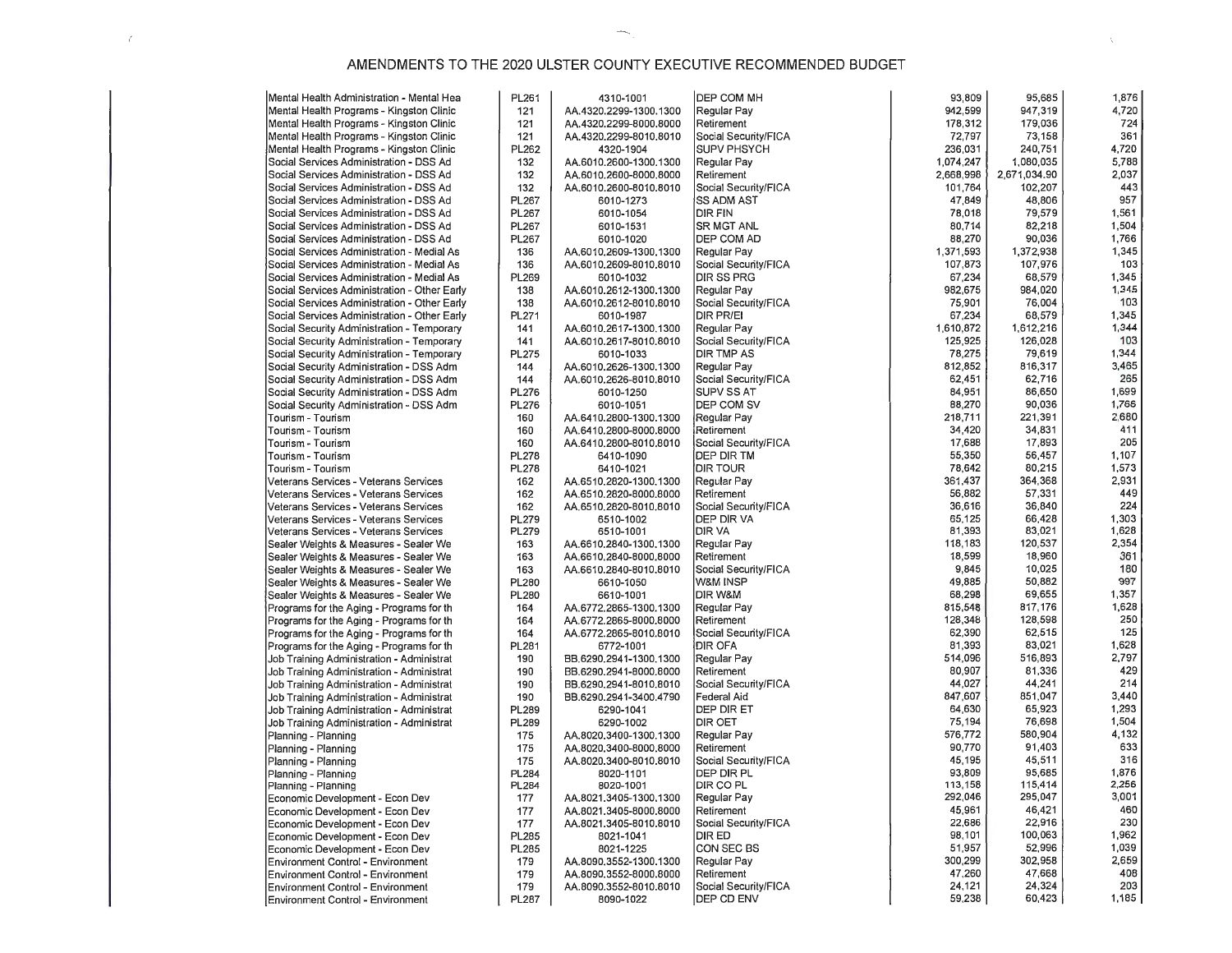-~ *)* 

| <b>Environment Control - Environment</b> | <b>PL287</b> | 8090-1021              | <b>COORD ENV</b>             | 73,727    | 75,201    | 1,474      |
|------------------------------------------|--------------|------------------------|------------------------------|-----------|-----------|------------|
| Highway Administration - Highway Adm     | 196          | DD.5010.5010-1300.1300 | Regular Pay                  | 105,015   | 107,124   | 2,109      |
| Highway Administration - Highway Adm     | 196          | DD.5010.5010-8000.8000 | Retirement                   | 809,130   | 809,453   | 323        |
| Highway Administration - Highway Adm     | 196          | DD,5010,5010-8010,8010 | Social Security/FICA         | 464,376   | 464,537   | 161        |
| Highway Administration - Highway Adm     | <b>PL290</b> | 5010-1001              | <b>COMM PW</b>               | 105,015   | 107,124   | 2,109      |
| <b>Bus Operations - UCAT</b>             | 126          | AA.5630.5901-1300.1300 | <b>Regular Pay</b>           | 2,133,373 | 2.136,353 | 2,980      |
| <b>Bus Operations - UCAT</b>             | 126          | AA.5630.5901-8000.8000 | Retirement                   | 459,269   | 459,726   | 457        |
| <b>Bus Operations - UCAT</b>             | 126          | AA.5630.5901-8010.8010 | Social Security/FICA         | 192,895   | 193,123   | 228        |
| Bus Operations - UCAT                    | PL263        | 5630-1151              | <b>DEP DIR PT</b>            | 68,261    | 69,627    | 1,366      |
| Bus Operations - UCAT                    | PL263        | 5630-1002              | <b>DIR PUB TR</b>            | 80,733    | 82,347    | 1,614      |
| Maintenance of Roads & Bridges - Main    | 198          | DD.5110.5110-1300.1300 | Regular Pay                  | 3,123,164 | 3,125,010 | 1,846      |
| Maintenance of Roads & Bridges - Main    | 196          | DD.5010.5010-8000.8000 | Retirement                   | 809,130   | 809,413   | 283        |
| Maintenance of Roads & Bridges - Main    | 196          | DD.5010.5010-8010.8010 | Social Security/FICA         | 464,376   | 464,517   | 141        |
| Maintenance of Roads & Bridges - Main    | <b>PL294</b> | 5110-1831              | <b>H&amp;B FD MGR</b>        | 92,329    | 94,175    | 1,846      |
| Undistributed Revenues - Undistributed   | 189          | AA,9900,9900-3700,9990 | Appropriated Fund Bal        | 9,431,507 | 9,716,843 | 285,336    |
| Undistributed Revenues - Undistributed   | 207          | SS.1710.1332-4300.4505 | <b>Professional Services</b> | 306,441   | 308,613   | 2,172      |
| Undistributed Revenues - Undistributed   | 202          | DD.9900.9900-3700.9990 | Appropriated Fund Bal        | 500,000   | 504,864   | 4,864      |
| Undistributed Revenues - Undistributed   | 212          | VV.9900.9900-3700.9990 | Appropriated Fund Bal        | 2,000,000 | 1,709,800 | (290, 200) |
| Serial Bonds - Serial Bonds              | 211          | VV.9710.4450-7000.7000 | Debt Interest                | 3,604,060 | 3,313,860 | (290, 200) |

#### **AMENDMENT 24**

SUMMARY - To reclassify funding for peer-to-peer counseling services into the Contract Mental Health Services Department. APPROPRIATIONS

 $\overline{\phantom{a}}$ 

 $\lambda$ 

|                  | <b>APPRUPRIATIONS</b>                   |               |                        |                                |                    |                                   |            |  |  |  |  |  |
|------------------|-----------------------------------------|---------------|------------------------|--------------------------------|--------------------|-----------------------------------|------------|--|--|--|--|--|
|                  |                                         | <b>BUDGET</b> |                        |                                | <b>RECOMMENDED</b> | <b>REQUESTED</b><br><b>CHANGE</b> |            |  |  |  |  |  |
| SPONSOR / SECOND | DEPARTMENT NAME                         | PAGE          | <b>ACCOUNT NUMBER</b>  | <b>DESCRIPTION</b>             | <b>BUDGET</b>      | <b>AMOUNT</b>                     | NET CHANGE |  |  |  |  |  |
| Nolan            | Other Home & Community Service          | 181           | AA.8989.3700-4600-4660 | Awareness, Inc.                | 12,500             |                                   | (12,500)   |  |  |  |  |  |
|                  | <b>Contracted Mental Health Service</b> | 124           | AA.4322.2320-4600-4660 | <b>Other Misc. Contractual</b> |                    | 12,500                            | 12,500     |  |  |  |  |  |

#### **AMENDMENT 25**

**SUMMARY** - To increase funding for Arts Mid-Hudson for program expenses.

|                     |                                               |               |                        |                           |                    | <b>REQUESTED</b> |            |
|---------------------|-----------------------------------------------|---------------|------------------------|---------------------------|--------------------|------------------|------------|
|                     |                                               | <b>BUDGET</b> |                        |                           | <b>RECOMMENDED</b> | <b>CHANGE</b>    |            |
| SPONSOR / SECOND    | DEPARTMENT NAME                               | PAGE          | <b>ACCOUNT NUMBER</b>  | <b>DESCRIPTION</b>        | <b>BUDGET</b>      | <b>AMOUNT</b>    | NET CHANGE |
| Donaldson / Heppner | Other Performing Arts - Other Performing Arts | 174           | AA.7560.3300-4600.4660 | Arts Mid-Hudson           | 109,250            | 114,750          | 5,500      |
|                     | Contingent Account                            | 76            | AA.1990.1331-4600.4660 | Misc. Contractual Expense | 700,000            | 694,500          | (5,500)    |

#### **AMENDMENT 26**

**SUMMARY** - To increase funding for Family of Woodstock's Supervised Visitation program.

| <b>APPROPRIATIONS</b> |
|-----------------------|
|-----------------------|

|                               |                            |               |                        |                                  |                    | <b>REQUESTED</b> |                   |
|-------------------------------|----------------------------|---------------|------------------------|----------------------------------|--------------------|------------------|-------------------|
|                               |                            | <b>BUDGET</b> |                        |                                  | <b>RECOMMENDED</b> | CHANGE           |                   |
| SPONSOR / SECOND              | DEPARTMENT NAME            | PAGE          | <b>ACCOUNT NUMBER</b>  | <b>DESCRIPTION</b>               | <b>BUDGET</b>      | <b>AMOUNT</b>    | <b>NET CHANGE</b> |
| Donaldson / Delaune, Collins, | Contingent Account         |               | AA.1990.1331-4600.4660 | Misc. Contractual Expense        | 700,000            | 695,500          | (4,500)           |
| Haynes, Wawro                 | Other Home & Comm Services | 181           | AA.8989.3700-4600.4660 | <b>FOW-Supervised Visitation</b> | 92,750             | 97,250           | 4,500             |

#### **AMENDMENT 27**

**SUMMARY** - To increase funding for Cornell Cooperative Extension for the planning and delivery of programming.

|                               |                            |               | <b>APPROPRIATIONS</b>  |                           |               |                                   |            |
|-------------------------------|----------------------------|---------------|------------------------|---------------------------|---------------|-----------------------------------|------------|
|                               |                            | <b>BUDGET</b> |                        |                           | RECOMMENDED   | <b>REQUESTED</b><br><b>CHANGE</b> |            |
| SPONSOR / SECOND              | DEPARTMENT NAME            | PAGE          | <b>ACCOUNT NUMBER</b>  | <b>DESCRIPTION</b>        | <b>BUDGET</b> | <b>AMOUNT</b>                     | NET CHANGE |
| Donaldson / Delaune, Collins, | Conservation - Agriculture | 180           | AA.8710.3602-4600.4660 | Cornell Coop Ext          | 350,000       | 362,000                           | 12,000     |
| Haynes, Wawro                 | Contingent Account         | 76            | AA.1990.1331-4600.4660 | Misc. Contractual Expense | 700,000       | 688,000                           | (12,000)   |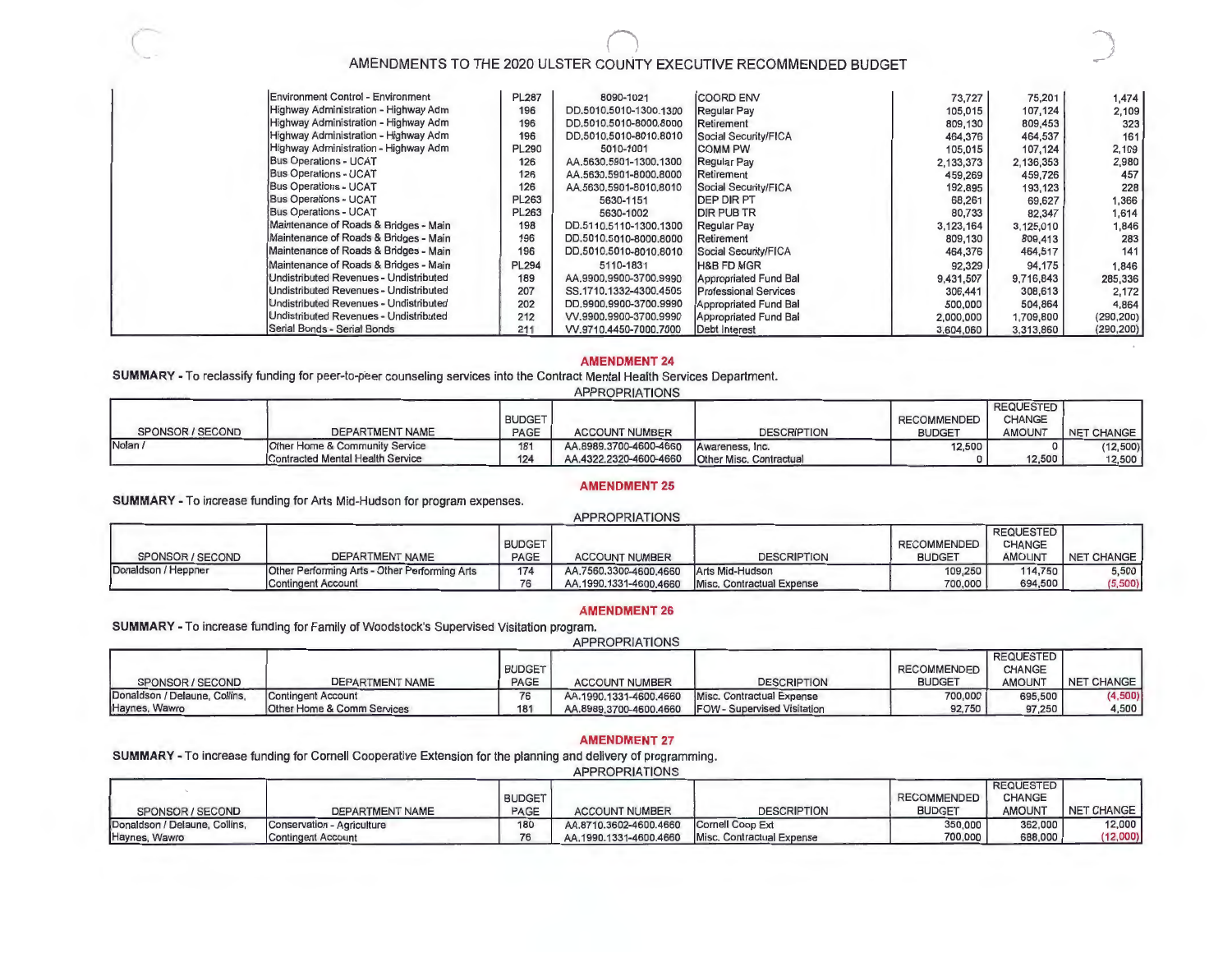*)* 

#### **AMENDMENT 28**

**SUMMARY** - To fund Mohonk Preserve, Inc. to support the outdoor field studies and traveling in-class outreach educational programs.

| <b>APPROPRIATIONS</b> |
|-----------------------|
|-----------------------|

|                               |                            |               |                        |                           |                    | <b>REQUESTED</b> |            |
|-------------------------------|----------------------------|---------------|------------------------|---------------------------|--------------------|------------------|------------|
|                               |                            | <b>BUDGET</b> |                        |                           | <b>RECOMMENDED</b> | <b>CHANGE</b>    |            |
| SPONSOR / SECOND              | DEPARTMENT NAME            | PAGE          | <b>ACCOUNT NUMBER</b>  | <b>DESCRIPTION</b>        | <b>BUDGET</b>      | <b>AMOUNT</b>    | NET CHANGE |
| Donaldson / Delaune, Collins. | Conservation - Agriculture | 180           | AA.8710.3602-4600.4660 | Mohonk Preserve, Inc.     | 350,000            | 360,000          | 10,000     |
| Haynes, Wawro                 | <b>Contingent Account</b>  | 76            | AA.1990.1331-4600.4660 | Misc. Contractual Expense | 700,000            | 690,000          | (10,000)   |

#### **AMENDMENT 29, AS AMENDED**

**SUMMARY** - To fund D&H Canal Historical Society for the creation of a Visitor Center at the DePuy Canal House. APPROPRIATIONS

| <b>APPRUPRIATIONS</b>       |                                       |               |                        |                           |                    |                  |            |  |  |  |  |  |
|-----------------------------|---------------------------------------|---------------|------------------------|---------------------------|--------------------|------------------|------------|--|--|--|--|--|
|                             |                                       |               |                        |                           |                    | <b>REQUESTED</b> |            |  |  |  |  |  |
|                             |                                       | <b>BUDGET</b> |                        |                           | <b>RECOMMENDED</b> | CHANGE           |            |  |  |  |  |  |
| SPONSOR / SECOND            | DEPARTMENT NAME                       | PAGE          | <b>ACCOUNT NUMBER</b>  | <b>DESCRIPTION</b>        | <b>BUDGET</b>      | <b>AMOUNT</b>    | NET CHANGE |  |  |  |  |  |
| Donaldson / Green, Delaune. | <b>Other Home &amp; Comm Services</b> | 181           | AA.8989.3700-4600.4660 | D&H Canal Historical Soc  | 92.750             | 102.750          | 10,000     |  |  |  |  |  |
| Collins, Haynes, Wawro      | Contingent Account                    |               | AA.1990.1331-4600.4660 | Misc. Contractual Expense | 700,000            | 690,000          | (10,000)   |  |  |  |  |  |

#### **AMENDMENT 30**

**SUMMARY** - To maintain a 40 hour work week for 3 positions (13151010, 13151308, and 13151404) and to increase 1 position's (13151005) 37.5 hour work week to 40.

| <b>APPROPRIATIONS</b> |  |
|-----------------------|--|
|-----------------------|--|

|                  |                           |               |                        |                           |                    | <b>REQUESTED</b> |                   |
|------------------|---------------------------|---------------|------------------------|---------------------------|--------------------|------------------|-------------------|
|                  |                           | <b>BUDGET</b> |                        |                           | <b>RECOMMENDED</b> | CHANGE           |                   |
| SPONSOR / SECOND | DEPARTMENT NAME           | PAGE          | <b>ACCOUNT NUMBER</b>  | <b>DESCRIPTION</b>        | <b>BUDGET</b>      | <b>AMOUNT</b>    | <b>NET CHANGE</b> |
| Donaldson /      | Comptroller - Comptroller | 36            | AA.1315.1082-1300.1300 | Regular Pay               | 580,298            | 599,590          | 19,292            |
|                  | Comptroller - Comptroller | 36            | AA.1315.1082-8000.8000 | Retirement                | 91,325             | 94,282           | 2,957             |
|                  | Comptroller - Comptroller | 36            | AA.1315,1082-8010.8010 | Social Security / FICA    | 44,508             | 45,869           | 1,361             |
|                  | Comptroller - Comptroller | <b>PL225</b>  | 1315-1005              | <b>ISR AUDITOR</b>        | 78,600             | 83,840           | 5,240             |
|                  | Comptroller - Comptroller | <b>PL225</b>  | 1315-1010              | <b>SR AUDITOR</b>         | 76,754             | 81,871           | 5,117             |
|                  | Comptroller - Comptroller | <b>PL225</b>  | 1315-1308              | <b>AUDITOR</b>            | 69,384             | 74,010           | 4,626             |
|                  | Comptroller - Comptroller | <b>PL225</b>  | 1315-1404              | <b>AUDITOR</b>            | 64,629             | 68,938           | 4,309             |
|                  | Contingent Account        | 76            | AA.1990.1331-4600.4660 | Misc. Contractual Expense | 700,000            | 676,390          | (23, 610)         |

#### **AMENDMENT** 31

**SUMMARY** - To increase salaries of included Assistant District Attorneys.

|                  |                                      |               |                        |                    |                    | <b>REQUESTED</b> |                   |
|------------------|--------------------------------------|---------------|------------------------|--------------------|--------------------|------------------|-------------------|
|                  |                                      | <b>BUDGET</b> |                        |                    | <b>RECOMMENDED</b> | CHANGE           |                   |
| SPONSOR / SECOND | DEPARTMENT NAME                      | PAGE          | <b>ACCOUNT NUMBER</b>  | <b>DESCRIPTION</b> | <b>BUDGET</b>      | <b>AMOUNT</b>    | <b>NET CHANGE</b> |
| J.Maloney /      | District Attorney - DA               | 26            | AA.1165.1031-1300.1300 | Regular Pay        | 2,311,822          | 2,364,017        | 52,195            |
|                  | District Attorney - DA               | 26            | AA.1165.1031-8000.8000 | Retirement         | 414,686            | 422,687          | 8,001             |
|                  | District Attorney - DA               | 26            | AA.1165.1031-8010.8010 | Social Security    | 229,610            | 232,820          | 3,210             |
|                  | <b>District Attorney</b>             | <b>PL217</b>  | 1165-1055              | <b>AST DA</b>      | 64.759             | 74,992           | 10,233            |
|                  | <b>District Attorney</b>             | <b>PL217</b>  | 1165-1070              | <b>AST DA</b>      | 61,219             | 70,004           | 8,785             |
|                  | <b>District Attorney</b>             | <b>PL217</b>  | 1165-1206              | <b>AST DA</b>      | 68,243             | 74,992           | 6,749             |
|                  | <b>District Attorney</b>             | <b>PL217</b>  | 1165-1209              | <b>AST DA</b>      | 66,409             | 74,992           | 8,583             |
|                  | <b>District Attorney</b>             | <b>PL217</b>  | 1165-1425              | <b>AST DA</b>      | 61.219             | 70,004           | 8,785             |
|                  | <b>District Attorney</b>             | <b>PL217</b>  | 1165-1426              | <b>AST DA</b>      | 60.944             | 70,004           | 9,060             |
|                  | Contingent Account - Contingent Acct | 76            | AA.1990.1331-4600.4660 | Misc. Contractual  | 700,000            | 636,593          | (63, 407)         |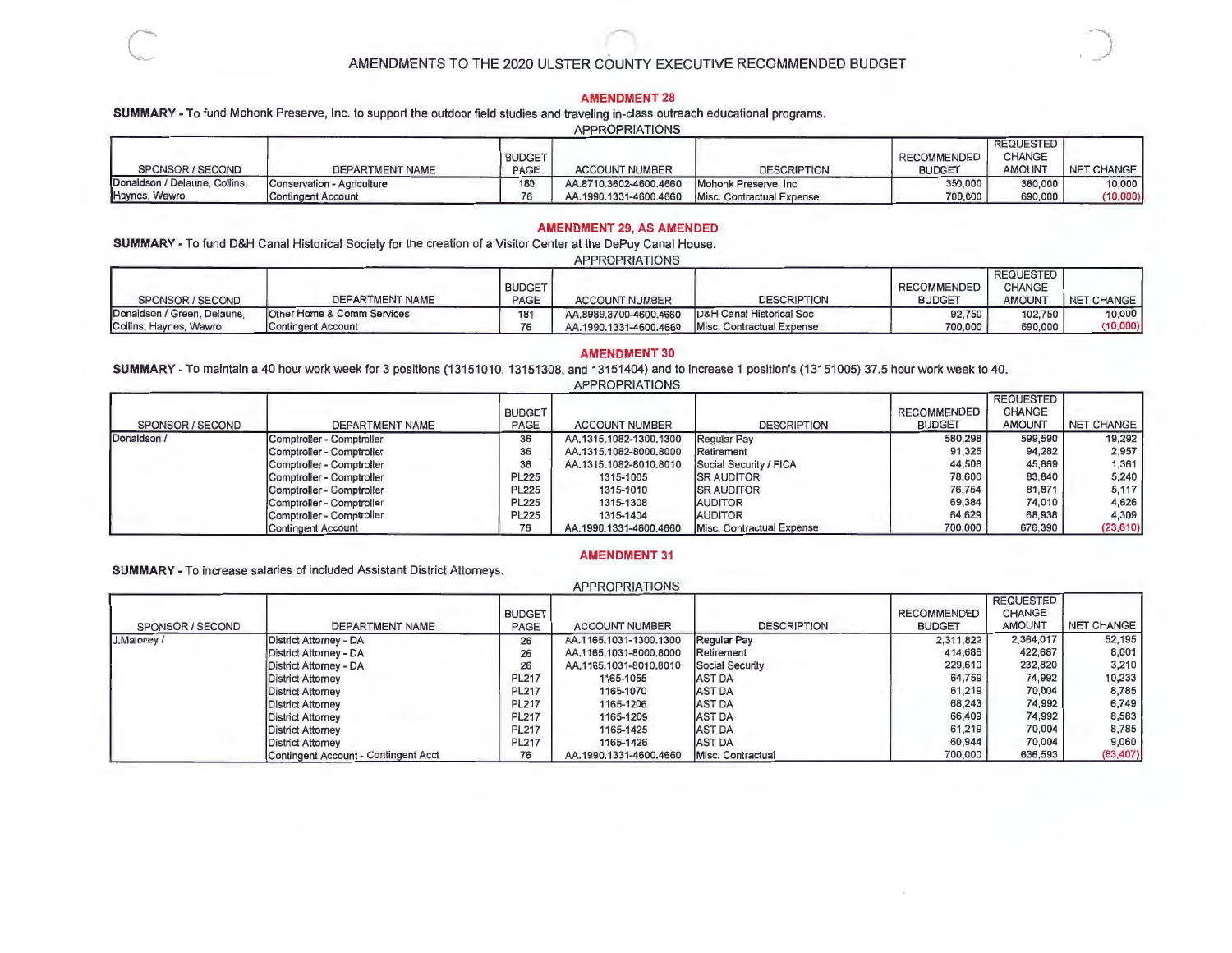-)

#### **AMENDMENT 32**

**SUMMARY** - To reduce Director and Deputy Director Recommended Regular Pay to be in alignment with Legislative Clerk and Deputy Clerk Regular Pay.

#### APPROPRIATIONS

|                  |                                       |               |                        |                       |               | <b>REQUESTED</b> |              |
|------------------|---------------------------------------|---------------|------------------------|-----------------------|---------------|------------------|--------------|
|                  |                                       | <b>BUDGET</b> |                        |                       | RECOMMENDED   | <b>CHANGE</b>    |              |
| SPONSOR / SECOND | DEPARTMENT NAME                       | PAGE          | <b>ACCOUNT NUMBER</b>  | <b>DESCRIPTION</b>    | <b>BUDGET</b> | <b>AMOUNT</b>    | NET CHANGE I |
| J.Maloney /      | Commissioner of Finance - Innovation  | 34            | AA.1310.1078-1300.1300 | Regular Pay           | 238,163       | 210,558          | (27,605)     |
|                  | Commissioner of Finance - Comm of Fin | 34            | AA.1310.1076-8000.8000 | Retirement            | 280,040       | 275,808          | (4, 232)     |
|                  | Commissioner of Finance - Innovation  | 34            | AA.1310.1078-8010.8010 | Social Security       | 18,220        | 16,108           | (2, 112)     |
|                  | Commissioner of Finance - Comm of Fin | 34            | AA.1310.1076-8020      | Health Insurance      | 525,722       | 517,093          | (8,629)      |
|                  | Commissioner of Finance - Innovation. | <b>PL224</b>  | 1310-1017              | <b>IDEP DIR INNOV</b> | 88,215        | 70,995           | (17, 220)    |
|                  | Commissioner of Finance - Innovation  | <b>PL224</b>  | 1310-1950              | <b>JDIR INNOV</b>     | 97.385        | 87,000           | (10, 385)    |
|                  | Contingent Account - Contingent Acct  | 76            | AA.1990.1331-4600.4660 | Misc. Contractual     | 700,000       | 742,578          | 42,578       |

#### **AMENDMENT 33**

### **SUMMARY** - To remove the vacant Deputy County Executive position.

#### APPROPRIATIONS

|                  |                                        |               |                        |                        |               | <b>REQUESTED</b> |            |
|------------------|----------------------------------------|---------------|------------------------|------------------------|---------------|------------------|------------|
|                  |                                        | <b>BUDGET</b> |                        |                        | RECOMMENDED   | <b>CHANGE</b>    |            |
| SPONSOR / SECOND | DEPARTMENT NAME                        | PAGE          | <b>ACCOUNT NUMBER</b>  | <b>DESCRIPTION</b>     | <b>BUDGET</b> | <b>AMOUNT</b>    | NET CHANGE |
| J.Maloney / Ronk | Municipal Executive - County Executive | 32            | AA.1230.1072-1300.1300 | Regular Pay            | 738.754       | 614.390          | (124, 364) |
|                  | Municipal Executive - County Executive | 32            | AA.1230.1072-8000.8000 | Retirement             | 116.343       | 97,278           | (19,065)   |
|                  | Municipal Executive - County Executive | 32            | AA.1230.1072-8010.8010 | Social Security / FICA | 56,840        | 47,326           | (9, 514)   |
|                  | Municipal Executive - County Executive | 32            | AA.1230.1072-8020      | Health Insurance       | 131.431       | 92,555           | (38, 876)  |
|                  | County Executive                       | <b>PL222</b>  | 1230-1025              | <b>IDEP CO EXE</b>     | 124,364       |                  | (124, 364) |
|                  | Contingent Account - Contingent Acct   | 76            | AA.1990.1331-4600.4660 | Misc. Contractual      | 700,000       | 891.819          | 191,819    |

#### **AMENDMENT 34**

**SUMMARY** - To reclassify funding for UCEDA for visitation upon execution of contract.

 $\cap$ 

|                       |                                      |               |                        |                                   |                    | REQUESTED     |            |
|-----------------------|--------------------------------------|---------------|------------------------|-----------------------------------|--------------------|---------------|------------|
|                       |                                      | <b>BUDGET</b> |                        |                                   | <b>RECOMMENDED</b> | CHANGE        |            |
| SPONSOR / SECOND      | DEPARTMENT NAME                      | PAGE          | <b>ACCOUNT NUMBER</b>  | <b>DESCRIPTION</b>                | <b>BUDGET</b>      | <b>AMOUNT</b> | NET CHANGE |
| J.Maloney / Rodriguez | Economic Development - Econ Dev      | 177           | AA.8021.3405-4300.4505 | <b>Prof Services - Other Fees</b> | 275,000            | 125,000       | (150,000)  |
|                       | Contingent Account - Contingent Acct |               | AA.1990.1331-4600.4660 | Misc. Contractual                 | 700,000            | 850,000       | 150,000    |